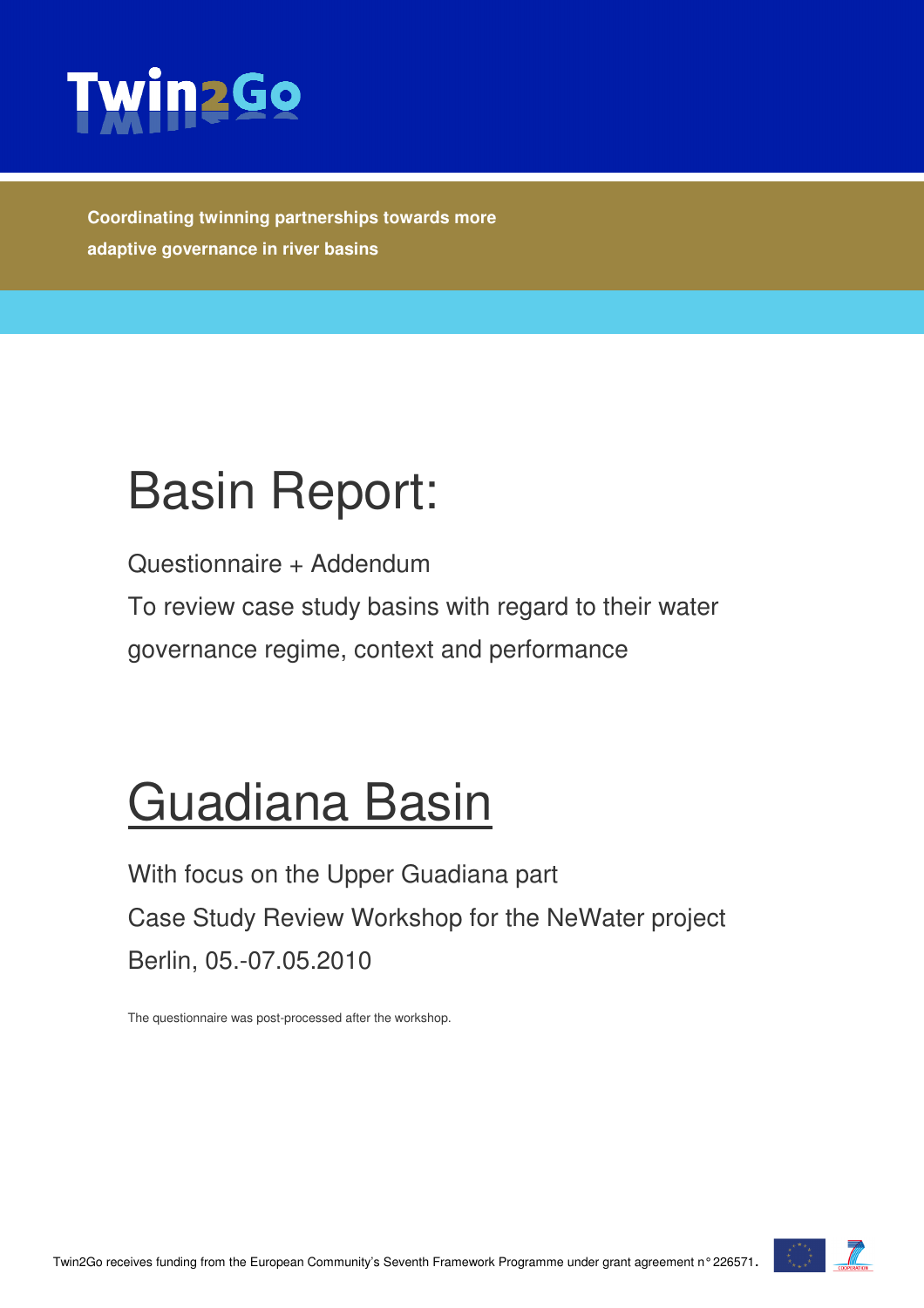

#### **About this questionnaire**

#### **About this questionnaire**

This questionnaire was developed within the scope of the Twin2Go project. It serves to record case study data about a river basin's water governance regime, its context and its performance. An explanation of the indicators, pre-defined scores and potential data sources is provided in the guidance on this questionnaire (Twin2Go, Guidance on the Questionnaire of the Twin2Go Case Study Review Workshops. 13/03/10).

Scores to each of the indicators are assigned according the suggested score scheme proposed in the guidance. In the case of numerical indicators like indices, the numerical values are added in brackets after the score, e.g. "B (0.178)" or "C (12,534)". For a better understanding of the recorded issue, additional information is added in the "comments" column.

If not specified differently, the indicators refer to the national part of the basin of interest, i.e. the Spanish part of the Guadiana basin.

The questionnaire was sent to the invited experts prior to the Case Study Review Workshop in Berlin (May 5-7 2010). The experts prepared themselves by studying the questionnaire intensively. Some questions were answered before the actual workshop started and they noted ambiguities and misunderstandings regarding certain questions. Most of them could be answered during the plenary session at the beginning at the workshop.

Prefilled questionnaires were discussed and completed in workgroup sessions during the workshop. Difficulties concerning indicators were discussed in the plenum.

The Guadiana questionnaire was completed by the end of the workshop. Nonetheless, some questions concerning economical tools were difficult to answer due to the specific situation in the Guadiana basin (question 13-16). The high number of illegal wells and associated uncertainties regarding the pumping rates make it difficult to provide statements or measure results about the efficiency of economic instruments. The question number  $21 -$  the only one – was left out, since the experts were not able to answer this question.

Further the experts outlined additional specific case-study indicators:

- Instruments for groundwater-surface water conjunctive use
- Degree of transparency of the linkages between water use (quantity) and economic activities (value); this indicator is able to describe the benefit of individual farmers as well as of the socio-economic sector of the Guadiana Basin
- Degree of implementation; to which extent are formal and informal institutions applied/implemented on the ground?

The general focus of this case study was given to the Upper Guadiana Basin, since the experts experience are related to this specific area.

After the workshop, another case study expert was involved in the post-processing of the Guadiana questionnaire.

Based on the preliminary synthesis results and discussion during the Twin2Go synthesis workshop (Stockholm, September 1-2 2010) an addendum was made with some additional parameters.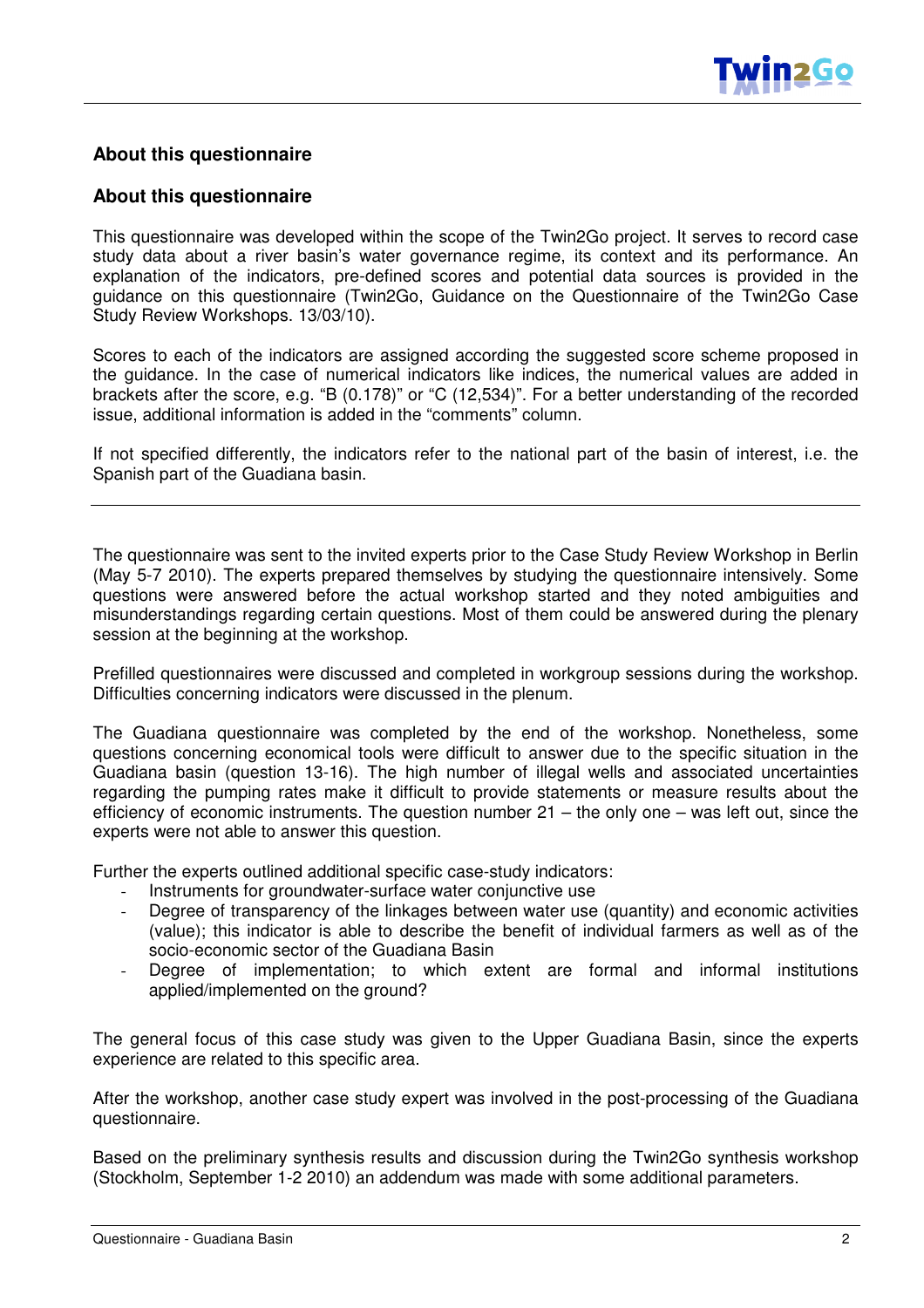

The resulting data will be post-processed and added to the Twin2Go database. Should you feel these scores do not reflect the situation of the basin accurately, or want to contest any of the information included, you may contact the project organisers. Contact information as well as additional information regarding the project and the results can be found on www.twin2go.eu.

Names of participating experts have been removed for confidentiality purposes.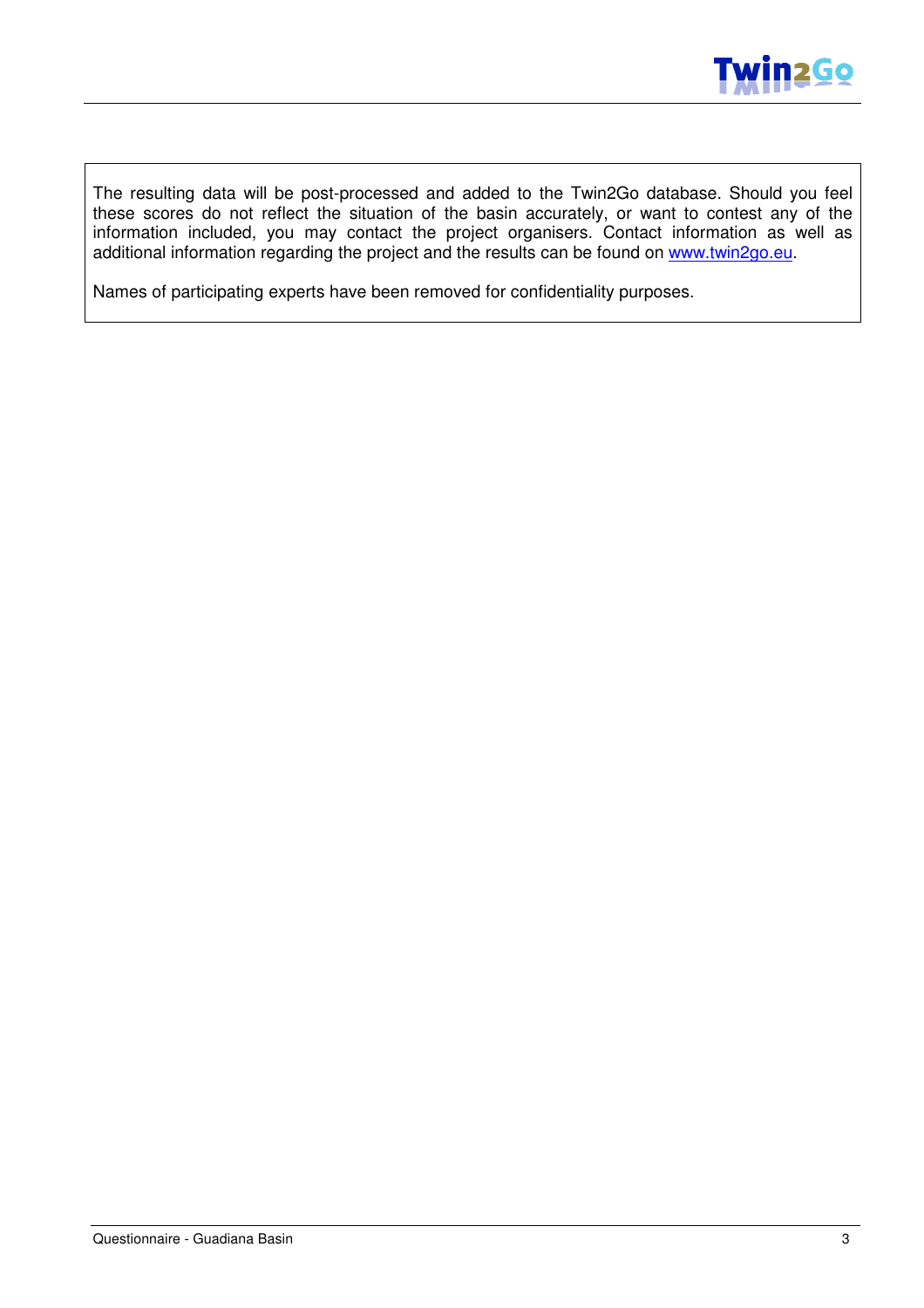

#### **Table of Contents**

| a) Water policy, institutional & legal framework (formal and informal)                                                                        | 5    |
|-----------------------------------------------------------------------------------------------------------------------------------------------|------|
| b) Formalisation of IWRM principles & Millennium Development Goals                                                                            | 9    |
| c) Decision making regarding uncertainties                                                                                                    | 9    |
| II) Actor networks with emphasis on the role and interactions of state and non-state actors and<br>a) Cooperation and coordination structures | 10   |
| b) Information sharing via formal rules, dependency relationships etc.                                                                        | 12   |
|                                                                                                                                               |      |
| III) Multi-level interactions across administrative boundaries and vertical integration across levels and                                     |      |
| a) Centralisation                                                                                                                             | 12   |
|                                                                                                                                               |      |
|                                                                                                                                               |      |
| II) Good Governance Principles at the national level – legal basis at the national level 15                                                   |      |
|                                                                                                                                               |      |
|                                                                                                                                               |      |
|                                                                                                                                               |      |
|                                                                                                                                               |      |
|                                                                                                                                               |      |
|                                                                                                                                               |      |
|                                                                                                                                               | . 23 |
|                                                                                                                                               | 24   |
|                                                                                                                                               |      |
|                                                                                                                                               |      |
|                                                                                                                                               |      |
|                                                                                                                                               |      |
|                                                                                                                                               |      |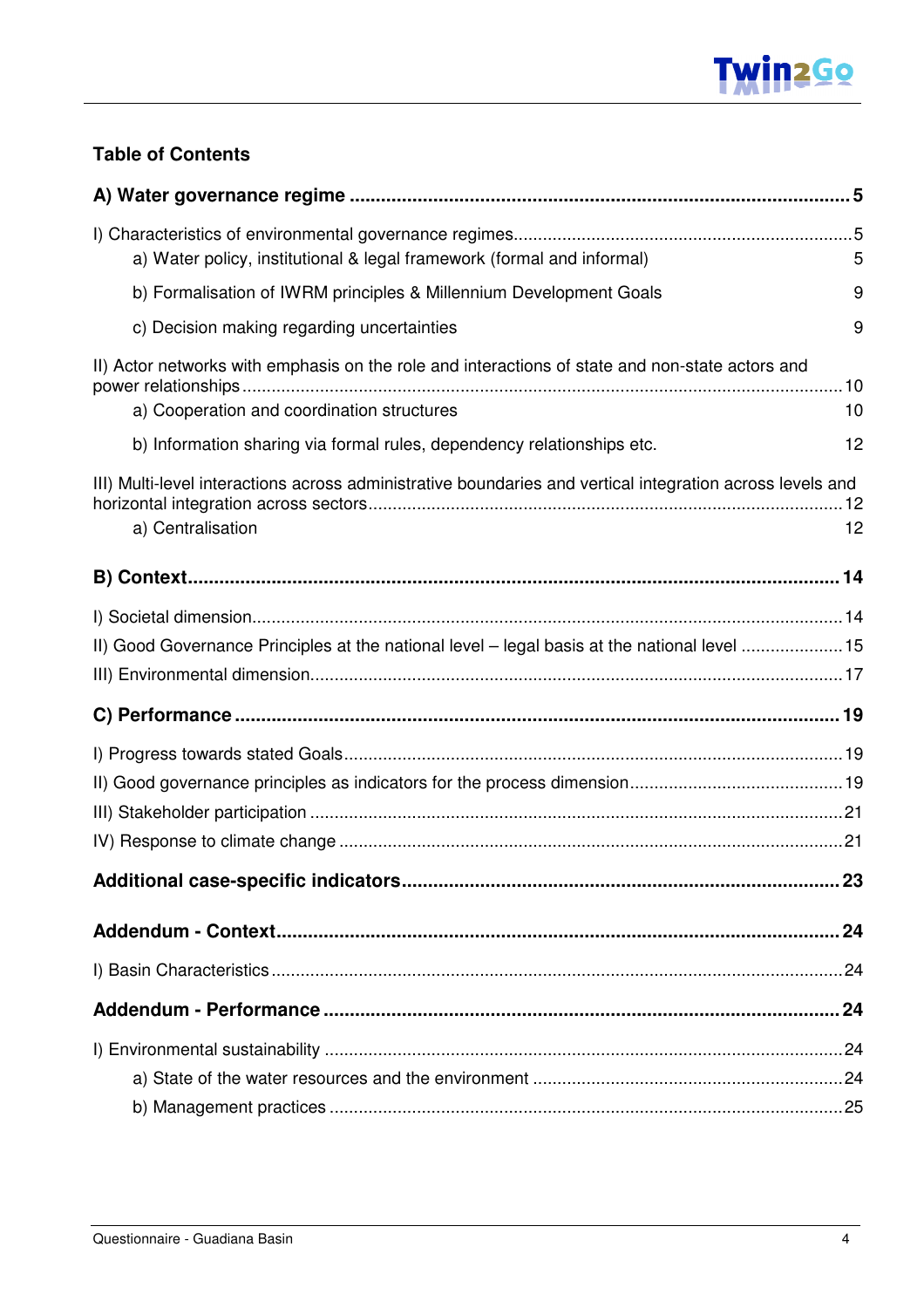

### **A) Water governance regime**

| No. | <b>Indicator</b>                                                                                | <b>Score</b> | <b>Comments</b>                                                                                                                                                                                                                                                                                                                                                                                                                                                                                                                                                                                                                                                                                                                                                                                                                                                                                                                                                                                                                                                                                                                                                                                                                                               |
|-----|-------------------------------------------------------------------------------------------------|--------------|---------------------------------------------------------------------------------------------------------------------------------------------------------------------------------------------------------------------------------------------------------------------------------------------------------------------------------------------------------------------------------------------------------------------------------------------------------------------------------------------------------------------------------------------------------------------------------------------------------------------------------------------------------------------------------------------------------------------------------------------------------------------------------------------------------------------------------------------------------------------------------------------------------------------------------------------------------------------------------------------------------------------------------------------------------------------------------------------------------------------------------------------------------------------------------------------------------------------------------------------------------------|
|     | I) Characteristics of environmental governance regimes                                          |              |                                                                                                                                                                                                                                                                                                                                                                                                                                                                                                                                                                                                                                                                                                                                                                                                                                                                                                                                                                                                                                                                                                                                                                                                                                                               |
|     | a) Water policy, institutional & legal framework (formal and informal)                          |              |                                                                                                                                                                                                                                                                                                                                                                                                                                                                                                                                                                                                                                                                                                                                                                                                                                                                                                                                                                                                                                                                                                                                                                                                                                                               |
| 1.  | <b>Domestic water legislation</b><br>(laws, by-laws, etc.) in place?                            | A            | The Water Law (1985) (Ley de Aguas) replaced the 1886 Water Law and forms the core of water<br>legislation in present day in Spain. It laid down the water planning principles, consolidated a<br>financial regime for water users which delivered them important benefits, consolidated the<br>institutional role of the basin agencies, granting them autonomy, financial resources and personnel<br>to become the actual decision makers in all water issues within the basin boundaries, defined a<br>model of co-decision making in which direct water users and interested administrations have had<br>an active role in all water planning and management at basin level. The 1999 Water Law Reform<br>amended the 1985 Water Law (e.g. regulation of the exchange of water rights, Public cooperations<br>building water works and recouping the costs by means of sounder financial arrangements,<br>desalinised and reused water belong to the public domain). The WFD (2000) is maybe the most<br>relevant water policy initiative of the last 20 years in Europe (including Spain). It includes the<br>following issues: water pricing, ecological objectives, political processes, public participation and<br>new approaches to water planning. |
| 2.  | <b>Domestic Water Law: Public</b><br>character of water and legal<br>status of water use rights | A            | Since 1985 water resources were considered public domain, saving a few exceptions of<br>groundwater use.                                                                                                                                                                                                                                                                                                                                                                                                                                                                                                                                                                                                                                                                                                                                                                                                                                                                                                                                                                                                                                                                                                                                                      |
| 3.  | <b>Domestic Water Law: Explicit</b><br>recognition of traditional and<br>indigenous water uses  | A            | No indigenous uses. Traditional uses could be identified as private groundwater rights reminiscent<br>of the 1886/1985 laws, which are still operational                                                                                                                                                                                                                                                                                                                                                                                                                                                                                                                                                                                                                                                                                                                                                                                                                                                                                                                                                                                                                                                                                                      |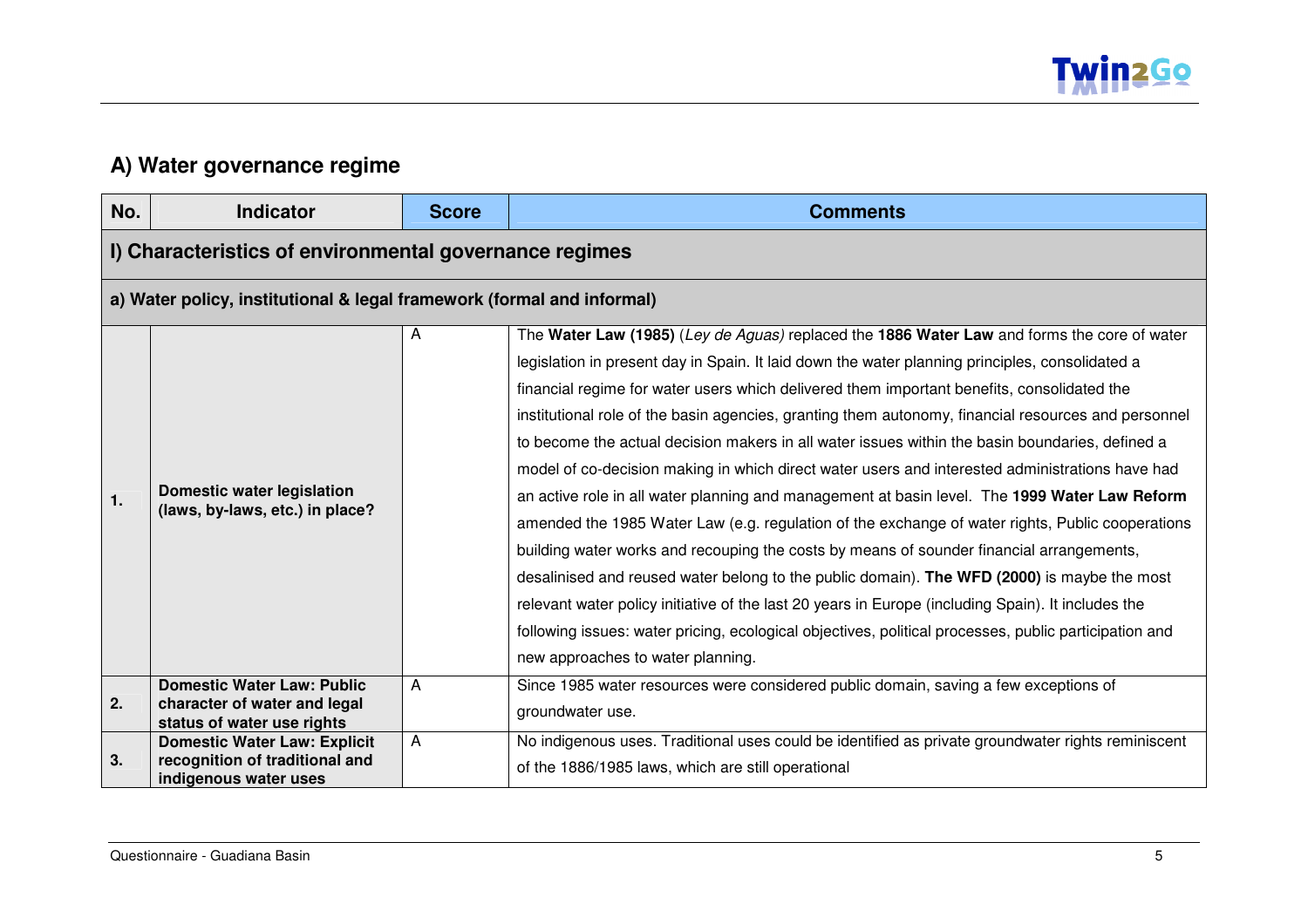

| No.             | <b>Indicator</b>                                                                                      | <b>Score</b> | <b>Comments</b>                                                                                                                                                                                                                                                                                                                                                                                                                                                                                                                      |
|-----------------|-------------------------------------------------------------------------------------------------------|--------------|--------------------------------------------------------------------------------------------------------------------------------------------------------------------------------------------------------------------------------------------------------------------------------------------------------------------------------------------------------------------------------------------------------------------------------------------------------------------------------------------------------------------------------------|
| 4.              | <b>Domestic Water Law: On flow</b><br>availability, third party rights<br>and ecological requirements | A            | Overall there is a nation-wide prioritisation of uses based on water availability (urban supply-<br>irrigation-nature)<br>At the Upper Guadiana basin scale, not really implemented regarding environmental flows due to<br>the absence of control mechanisms on groundwater abstraction                                                                                                                                                                                                                                             |
| 5.              | Integration of domestic water<br>legislation                                                          | A            |                                                                                                                                                                                                                                                                                                                                                                                                                                                                                                                                      |
| 6.              | Multilevel structure of domestic<br>water legislation and<br>subsidiarity                             | $\mathsf{A}$ | The Water Authority is responsible for most planning and management functions. Other actors,<br>such as the Water User Associations, have their own attributions.                                                                                                                                                                                                                                                                                                                                                                    |
| 7.              | <b>Existence of formal domestic</b><br>administrative structure for<br>water governance               | A            | Water Authorities, such as the Guadiana Water Authority are largely autonomous for their everyday<br>functioning, but ultimately respond to the Ministry for the Environment.                                                                                                                                                                                                                                                                                                                                                        |
| 8.              | National basin organisation or<br>comparable arrangement                                              | $A -$        | The Guadiana Water Authority is a catchment management entity in charge of managing water in<br>the basin<br>There's sufficient funding to fulfil every day tasks. The Upper Guadiana Plan, however, requires<br>very significant funding (€5.500 million) and is experiencing financial difficulties associated to the<br>economic crisis.<br>Post-processing comment: The score was changed from "A/B" to "A-", because according to the<br>comments, the basin organisation is normally equipped with sufficient financial means. |
| 9.              | <b>Formalised transboundary</b><br>coordination organisation                                          | A            | The "CONVENIO DE ALBUFEIRA" regulates the relations between Spain and Portugal in terms of<br>water. However, transboundary issues are largely irrelevant in the context of this subbasin.                                                                                                                                                                                                                                                                                                                                           |
| 10 <sub>1</sub> | <b>Formal institution (legislation)</b><br>that prescribes the basin<br>management principle          | A            | Spanish law prescribes the basin management principle since at least the first half of the 20 <sup>th</sup><br>century. Some Catchment Authorities exist since the 1920s. The Guadiana Water Authority is a<br>catchment management entity in charge of managing water in the basin                                                                                                                                                                                                                                                  |
| 11.             | Water (basin) strategies,<br>programmes and plans                                                     | B            | There have been different plans in the past to recover wetland ecosystems (EU/national funding).<br>However, these have traditionally been poorly implemented (very limited control over groundwater<br>extractions, etc).                                                                                                                                                                                                                                                                                                           |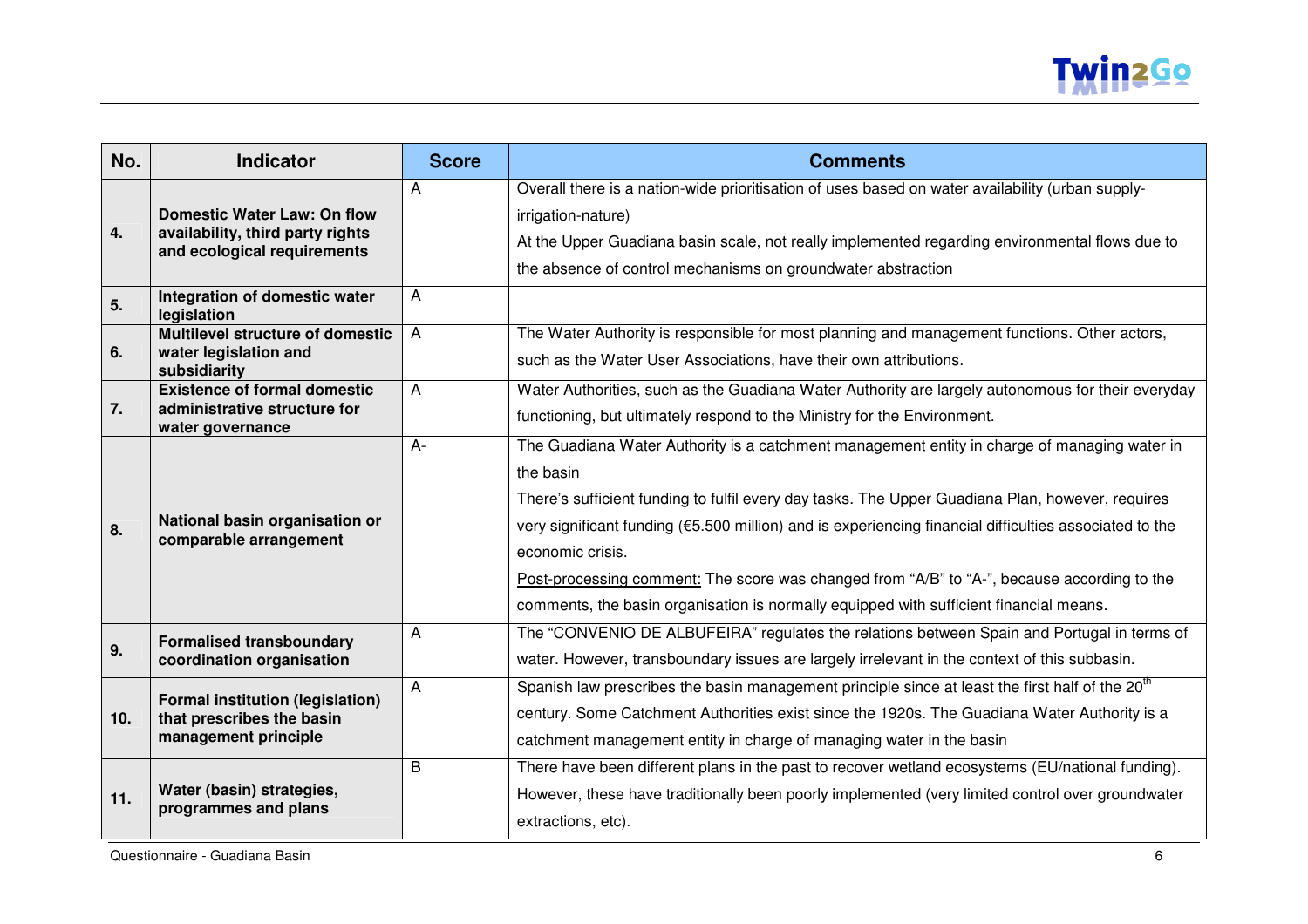

| No. | <b>Indicator</b>                                              | <b>Score</b> | <b>Comments</b>                                                                                         |
|-----|---------------------------------------------------------------|--------------|---------------------------------------------------------------------------------------------------------|
|     | <b>Financing mechanisms:</b>                                  | B            | Water Authority-driven plans: Public funds mostly                                                       |
| 12. | Degree of investment from                                     |              | Individual users (well owners): Private funds                                                           |
|     | private sector/ public/ other<br>sources (e.g. international) |              | There are some private water supply companies.                                                          |
|     |                                                               | B            | Surface and groundwater are priced in the Guadiana Basin (but groundwater is not priced by the          |
|     |                                                               |              | River Basin Authority).                                                                                 |
|     |                                                               |              | The dams and channels are charged and farmers who are using the infrastructure for irrigation           |
| 13. | <b>Economic instruments</b>                                   |              | purposes have to pay for water, both surface and groundwater. If farmers are using their own water      |
|     | Is water for irrigation priced?                               |              | infrastructure they do not have to pay for it. Groundwater is a 'self service', but the investment in   |
|     |                                                               |              | wells is priced. 30% of the entire price is charged by the River Basin Authority. 70% are the costs     |
|     |                                                               |              | of the users themselves.                                                                                |
|     |                                                               | B            | About 60% of the population is served by private water companies which operate under concession         |
|     |                                                               |              | contracts with municipalities. 92% of Spanish cities used increasing-block tariffs, i.e. the tariff per |
|     |                                                               |              | cubic meter increases as consumption increases calculated of the average consumption. Many              |
|     |                                                               |              | cities had a large fixed fee that included a consumption of between 60 and 180 cubic meter per          |
|     |                                                               |              | year, thus providing no financial incentive to save water below this level. The River Basin Authority   |
|     | <b>Economic instruments</b>                                   |              | is only charging the municipalities according to the infrastructures (channels). 5 cent / m3 for mixed  |
| 14. | Is water for households priced<br>in urban areas?             |              | water from different sources.                                                                           |
|     |                                                               |              | The Ministry of Environment estimates the cost recovery for water supply and sanitation at              |
|     |                                                               |              | "between 50% and 90%". However, independent sources estimate it to be as low as 30%                     |
|     |                                                               |              | It is estimated that the average tariff for water supply and sanitation accounts 1.50/m3 Euro           |
|     |                                                               |              | Post-processing comment: The score was changed from "A/B" to "B", because according to the              |
|     |                                                               |              | comments, the water price does not reflect the real cost of water in most cases.                        |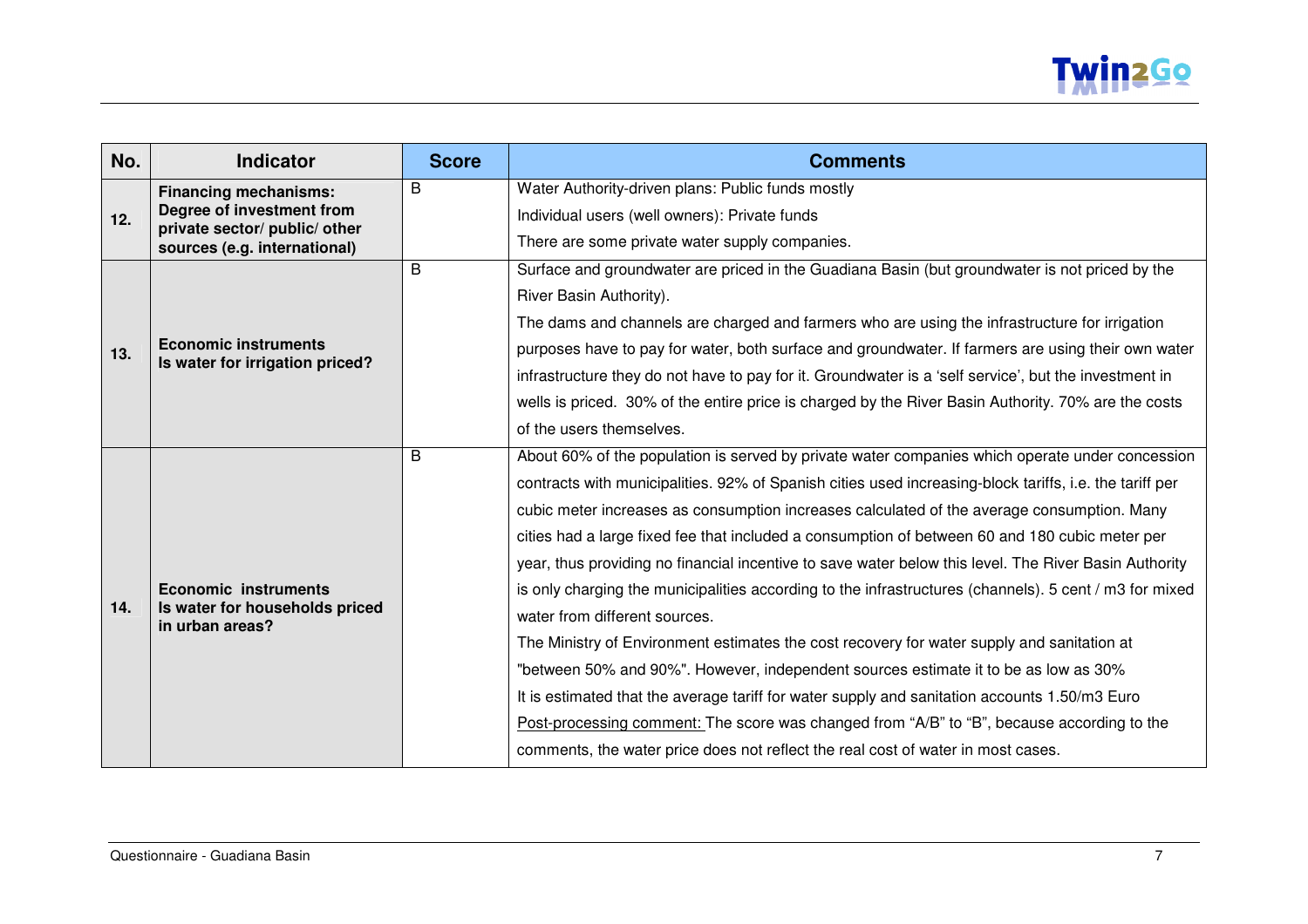

| No. | <b>Indicator</b>                                                                 | <b>Score</b> | <b>Comments</b>                                                                                                                                                                                                                                                                                                                                                                                                                                                                                                              |
|-----|----------------------------------------------------------------------------------|--------------|------------------------------------------------------------------------------------------------------------------------------------------------------------------------------------------------------------------------------------------------------------------------------------------------------------------------------------------------------------------------------------------------------------------------------------------------------------------------------------------------------------------------------|
| 15. | <b>Economic instruments</b><br>Is water for industry priced?                     | $B+$         | Yes, the water for the industrial sector is priced (fixed charge = volumetric charge). The industry<br>pays more for water consumption than households. Industrial users pay 1.81/m3 Euro. (This is one<br>of the lowest water tariffs in the EU)<br>Post-processing comment: The score was changed from "A/B" to "B+", because according to the<br>comments on this indicator and on indicator 14, the water price does normally not reflect the real<br>cost of water, even though it is higher than for urban households. |
| 16. | Tradable permits related to<br>water abstraction/use                             | C            | No trading between individuals. The Water Authority currently buys rights off farmers to redistribute<br>them and recover the aquifer/wetlands. A water exchange centre is currently being put into place<br>for the reallocation of water rights.                                                                                                                                                                                                                                                                           |
| 17. | Polluter pays principle (related<br>to water)                                    | B            | Irrigation: It existed in the past, conditioning subsidies (wetland recovery plans), not sure it does<br>now beyond codes of good practices<br>Industrial: principle partly applies ("canones de vertidos", etc)                                                                                                                                                                                                                                                                                                             |
| 18. | <b>Environmental subsidies</b><br>(related to water)                             | А            | Different subsidies have existed over the years, and have mostly attempted to save water to<br>restores the wetlands (wetland plans, etc). The upper Guadiana Water plan allows for the<br>possibility of subsidizing the substitution of crop land for forests.                                                                                                                                                                                                                                                             |
| 19. | <b>Payment for ecosystem</b><br>services (related to water)                      | C            | Farmers have traditionally been paid to limit pumping in the context of different management plans<br>(most notably the "Plan de Compensación de Rentas" it was a program from the EU). At present,<br>the Water Authority is purchasing water rights off farmers to set up a center for the exchange of<br>water rights. Was successful, but not for long. Buying irrigation land to take them out of agriculture<br>business and to protect the wetlands                                                                   |
| 20. | Tradable permits (related to<br>water quality, maximum,<br>allowable loads etc.) | C            | No tradable permits based on water quality                                                                                                                                                                                                                                                                                                                                                                                                                                                                                   |
| 21. | Environmental tax (related to<br>water)                                          | C            | No tax. Related to water in other river basins. e.g. Catalans                                                                                                                                                                                                                                                                                                                                                                                                                                                                |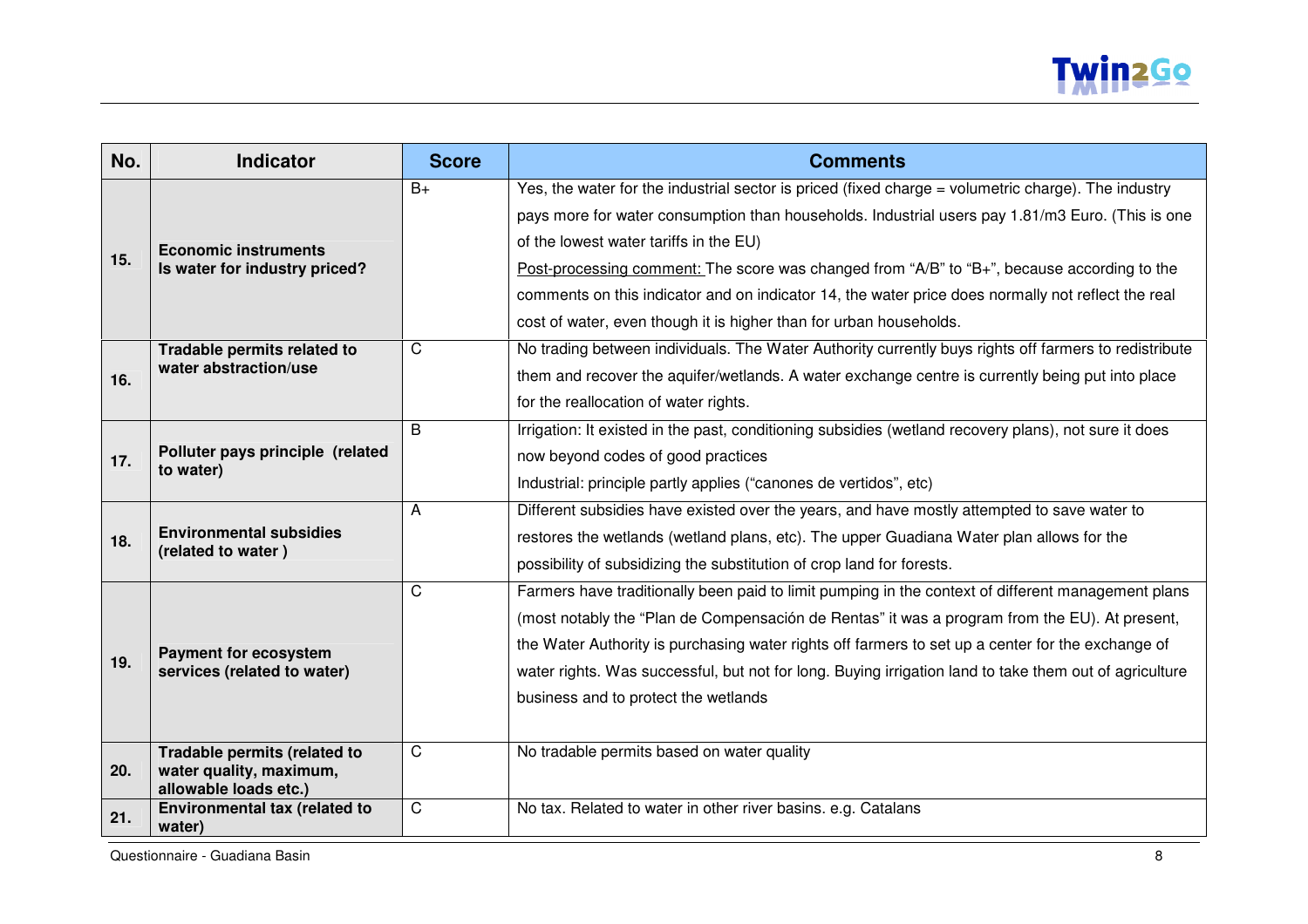

| No.                                        | <b>Indicator</b>                                                                                   | <b>Score</b> | <b>Comments</b>                                                                                                                                                     |
|--------------------------------------------|----------------------------------------------------------------------------------------------------|--------------|---------------------------------------------------------------------------------------------------------------------------------------------------------------------|
| 22.                                        | <b>Presence of substituting</b><br>informal institutions for<br>management of water                | C            | Illegal water use is widespread throughout the sub basin. Illegal use is not often denounced                                                                        |
| 23.                                        | <b>Presence of complementary</b><br>informal institutions for water<br>management                  | A            | Illegal water use is widespread throughout the sub basin. Illegal use is not often denounced                                                                        |
| 23.a                                       | Case-specific indicator(s)                                                                         |              |                                                                                                                                                                     |
|                                            | b) Formalisation of IWRM principles & Millennium Development Goals                                 |              |                                                                                                                                                                     |
| 24.                                        | <b>Formalised IWRM principles</b>                                                                  | A            | No explicit mention is made to the Global Water Partnership. No explicit mention to IWRM, but it is<br>included in as much as it is in the WFD                      |
| 25.                                        | State of implementation of<br><b>IWRM</b> principles                                               | B            | Basin management plan under implementation. No explicit mention to IWRM, but it is included in as<br>much as it is in the WFD                                       |
| 26.                                        | <b>Capacity to implement IWRM</b>                                                                  | B            | Groundwater development is not sufficiently controlled, but steps are taken in that direction (remote<br>sensing, installation of metering devices, etc)            |
| 27.                                        | Is universal and non-<br>discriminatory access to safe<br>drinking water and sanitation a<br>goal? | A            | Yes, everyone has access to safe drinking water                                                                                                                     |
| 28.                                        | Integration of wetlands in<br><b>IWRM and IRBM*</b>                                                | A            | Wetland restoration has been a key goal in most basin-scale plans and normative for the last two<br>decades. Wetland restorations goals have not been met, however. |
| 28.a                                       | Case-specific indicator(s)                                                                         |              |                                                                                                                                                                     |
| c) Decision making regarding uncertainties |                                                                                                    |              |                                                                                                                                                                     |
|                                            |                                                                                                    | A-           | E.g. guidance document related to the EU WFD Giving flexibility for water managers. In Spain are                                                                    |
|                                            | <b>General practices for dealing</b>                                                               |              | consistent of certain priorities on water.                                                                                                                          |
| 29.                                        | with uncertainties                                                                                 |              | Post-processing comment: The score was changed from "A/B" to "A-", because different kinds of                                                                       |
|                                            |                                                                                                    |              | uncertainties are obviously taken into account according to the original score.                                                                                     |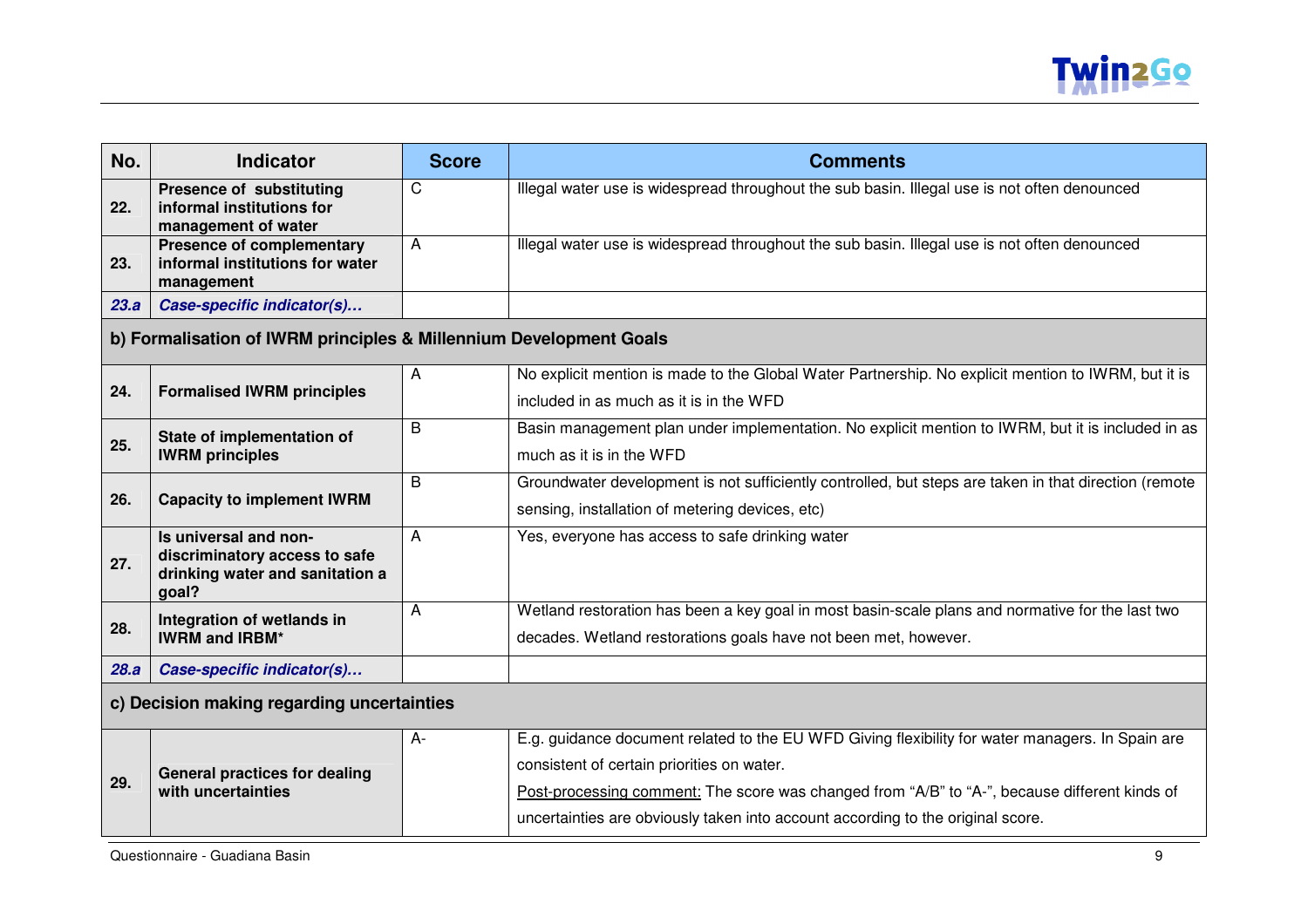

| No.  | <b>Indicator</b>                                                      | <b>Score</b> | <b>Comments</b>                                                                                                                                                                                                                                                                        |
|------|-----------------------------------------------------------------------|--------------|----------------------------------------------------------------------------------------------------------------------------------------------------------------------------------------------------------------------------------------------------------------------------------------|
| 30.  | Dealing with uncertainties:<br><b>Reversible and flexible options</b> | A            | Yes.                                                                                                                                                                                                                                                                                   |
| 31.  | Dealing with uncertainties:<br><b>Safety margins</b>                  | A            | Yes, with huge safety margins. According to the dams and floods and capacity of the dams.                                                                                                                                                                                              |
| 32.  | Are scenarios used for decision<br>making?                            | A            | Different institutions are responsible for drafting scenarios (i.e. Universidad de Castilla-La Mancha<br>underpins climate change scenarios)                                                                                                                                           |
| 33.  | <b>Climate risks: Climate</b><br>variability and change               | $B+$         | A is incipient. B is traditional practice.<br>Post-processing comment: The score was changed from "A/B" to "B+", because according to the<br>comment, the stronger consideration of climate is in an early stage, which means that it has hardly<br>affected the regime's performance. |
| 33.a | Case-specific indicator(s)                                            |              |                                                                                                                                                                                                                                                                                        |

## **II) Actor networks with emphasis on the role and interactions of state and non-state actors and power relationships**

**a) Cooperation and coordination structures**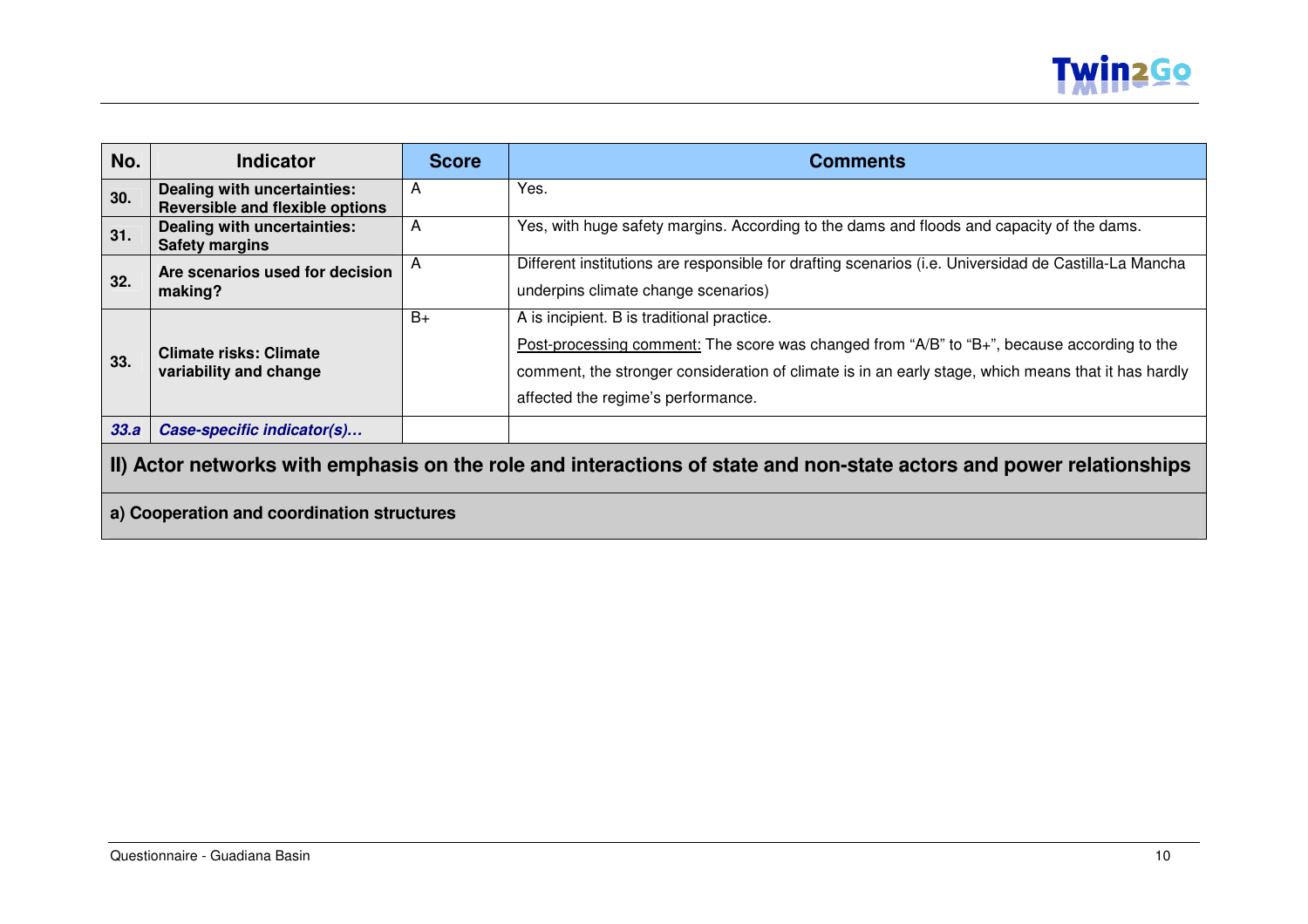

| No. | <b>Indicator</b>                                 | <b>Score</b> | <b>Comments</b>                                                                                                                                                                                                                                                                                                                                                                                                                                                                                                                                                                                                                                                                                                                                                                                                                                                                                                                                                                                                                                                                                                                                                                                                                                                                                                                                                     |
|-----|--------------------------------------------------|--------------|---------------------------------------------------------------------------------------------------------------------------------------------------------------------------------------------------------------------------------------------------------------------------------------------------------------------------------------------------------------------------------------------------------------------------------------------------------------------------------------------------------------------------------------------------------------------------------------------------------------------------------------------------------------------------------------------------------------------------------------------------------------------------------------------------------------------------------------------------------------------------------------------------------------------------------------------------------------------------------------------------------------------------------------------------------------------------------------------------------------------------------------------------------------------------------------------------------------------------------------------------------------------------------------------------------------------------------------------------------------------|
| 34. | <b>Vertical coordination</b><br>(governmental)   | Α            | Spain in general: the Ministry of Environment is in charge of water resources management and the<br>Ministry of Health is in charge of drinking water quality monitoring.<br>River Basin Authorities (Confederaciones de Cuencas Hidrográficas) are in charge of planning,<br>constructing and operating major water infrastructure such as dams; elaborating basin plans;<br>setting water quality targets, as well as monitoring and enforcing them; granting permits to use<br>water, as well as inspecting water facilities for which permits were granted; undertaking hydrological<br>studies; and to provide advisory services to other entities at their request. Basin Agencies are<br>headed by a President who is nominated by the Cabinet at the proposal of the Minister of<br>Environment.<br>The water in Spain is management in a hierarchical system. The Water Authorities are largely<br>autonomous, but responds to the Ministry for the Environment. Water User Associations and other<br>stakeholders have a say in policy formulation, although the final decision rests with the Water<br>Authorities. Regional governments are very important in terms of building infrastructure, but are<br>until now not included in important management planning and decision processes.<br>Currently, Spain is on its way to become a federal state. |
| 35. | <b>Horizontal coordination</b><br>(governmental) | B            | Regarding the current SPUG there is cooperation between the Agriculture Dept of the Regional<br>Government and the Water Authority. Even though the boundaries are different, agriculture is key<br>to appropriate water management. In the past this cooperation has often been non existent.<br>Post-processing comment: The score was changed from "B (now) /D (past)" to "B", because<br>according to the comment, coordination is common now.                                                                                                                                                                                                                                                                                                                                                                                                                                                                                                                                                                                                                                                                                                                                                                                                                                                                                                                  |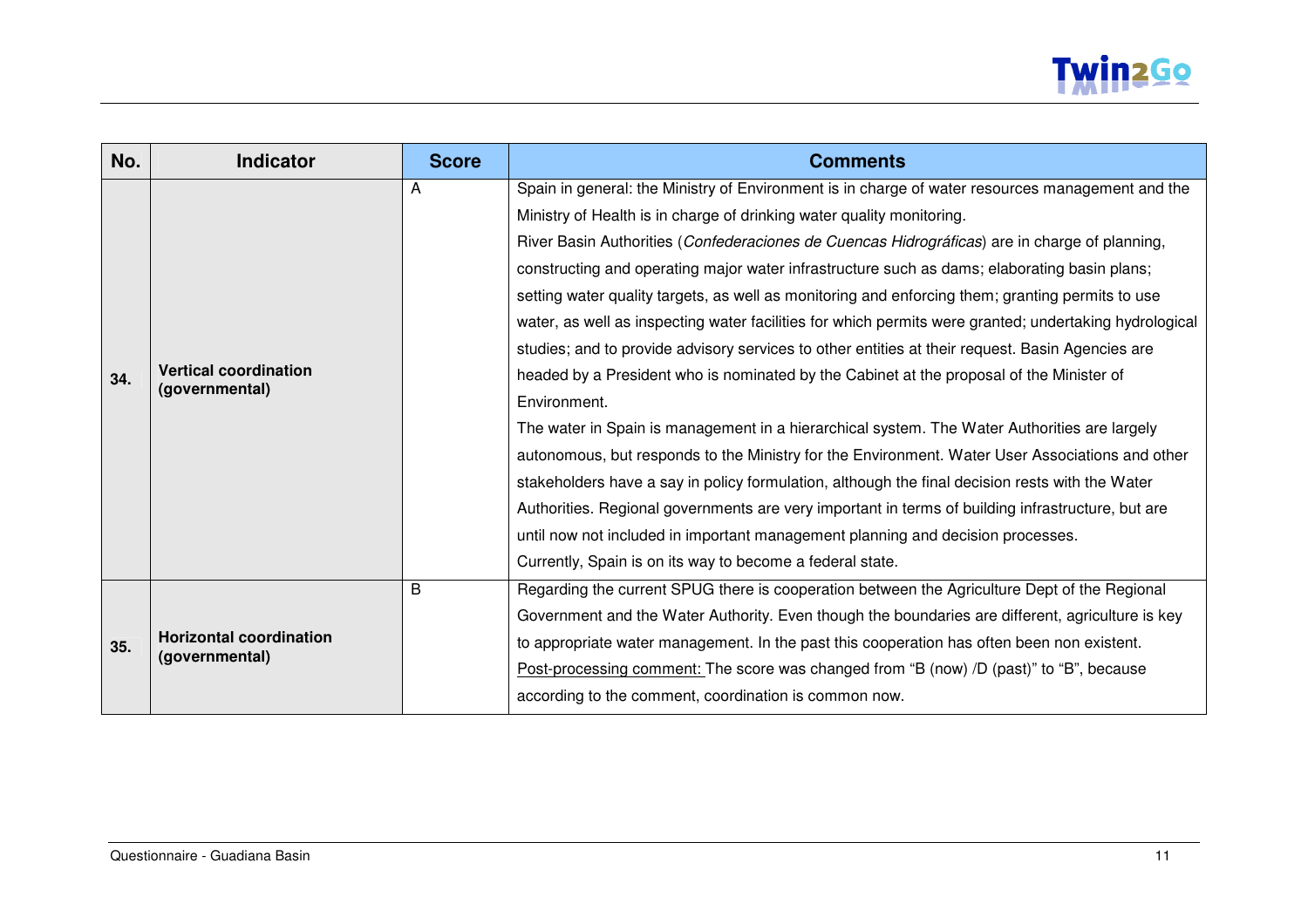

| No.                                                                                                                                                                     | <b>Indicator</b>                                                                           | <b>Score</b> | <b>Comments</b>                                                                                                                                                                                                                                                                                                                                                                                                           |
|-------------------------------------------------------------------------------------------------------------------------------------------------------------------------|--------------------------------------------------------------------------------------------|--------------|---------------------------------------------------------------------------------------------------------------------------------------------------------------------------------------------------------------------------------------------------------------------------------------------------------------------------------------------------------------------------------------------------------------------------|
| 36.                                                                                                                                                                     | Role of local governments                                                                  | B            | By law local governments are responsible for water and sanitation services in urban areas. They<br>take care of diverse water issues but do not provide the water services themselves. For big cities<br>they have supply and planning companies and they often sub-contract companies to deliver the<br>service. According to prices and taxes of water it is very difficult for local governments to influence<br>them. |
| 36.a                                                                                                                                                                    | Case-specific indicator(s)                                                                 |              |                                                                                                                                                                                                                                                                                                                                                                                                                           |
|                                                                                                                                                                         | b) Information sharing via formal rules, dependency relationships etc.                     |              |                                                                                                                                                                                                                                                                                                                                                                                                                           |
| 37.                                                                                                                                                                     | Kinds of knowledge included<br>=> Role of experts/ science,<br>local/traditional knowledge | A            | Most water management issues and planning is 'expert led' in Spain. The River Basin Authorities<br>are very much in touch with these experts and the expert water plans must be approved by the<br>River Basin Authority. This is a process of public consultations. There are still many debates of<br>getting more engagement by local knowledge of stakeholders.                                                       |
| 38.                                                                                                                                                                     | Access to information =><br>about expert knowledge and<br>management plans                 | C            | A lot of information is accessible, but some other bits are currently missing (groundwater level<br>evolution, etc)                                                                                                                                                                                                                                                                                                       |
| 38.a                                                                                                                                                                    | Case-specific indicator(s)                                                                 |              |                                                                                                                                                                                                                                                                                                                                                                                                                           |
| III) Multi-level interactions across administrative boundaries and vertical integration across levels and horizontal<br>integration across sectors<br>a) Centralisation |                                                                                            |              |                                                                                                                                                                                                                                                                                                                                                                                                                           |
| 39.                                                                                                                                                                     | One level one actor?                                                                       | B            | The Water Authority has the ultimate say in water management decisions. Stakeholders are<br>consulted but their opinion is not binding.                                                                                                                                                                                                                                                                                   |
| 40.                                                                                                                                                                     | Degree of centralisation                                                                   | C            | Basin Authority rules over the other actors. Other actors do have a say in decisions.                                                                                                                                                                                                                                                                                                                                     |
| 41.                                                                                                                                                                     | <b>Technical capacity and economies</b><br>of scale                                        | A            | Yes regarding technical capacity vs decentralization. Not enough knowledge to provide an opinion<br>on economies of scale                                                                                                                                                                                                                                                                                                 |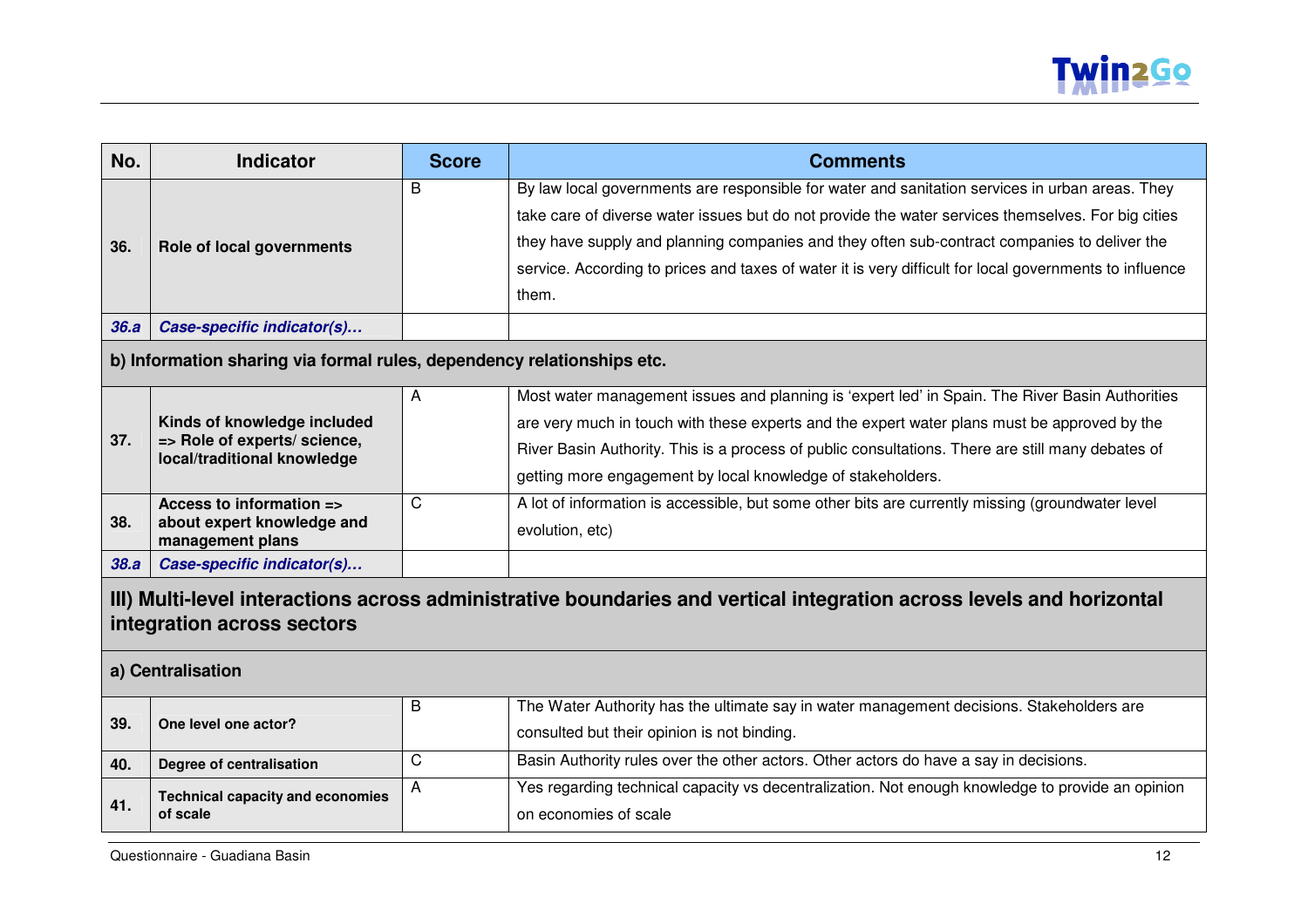

| No.  | Indicator                               | Score | <b>Comments</b>                                                                                    |
|------|-----------------------------------------|-------|----------------------------------------------------------------------------------------------------|
| 42.  | Legal obligations and<br>responsibility |       | The obligations and responsibilities of water user associations are clearly established by the law |
| 42.a | Case-specific indicator(s)              |       |                                                                                                    |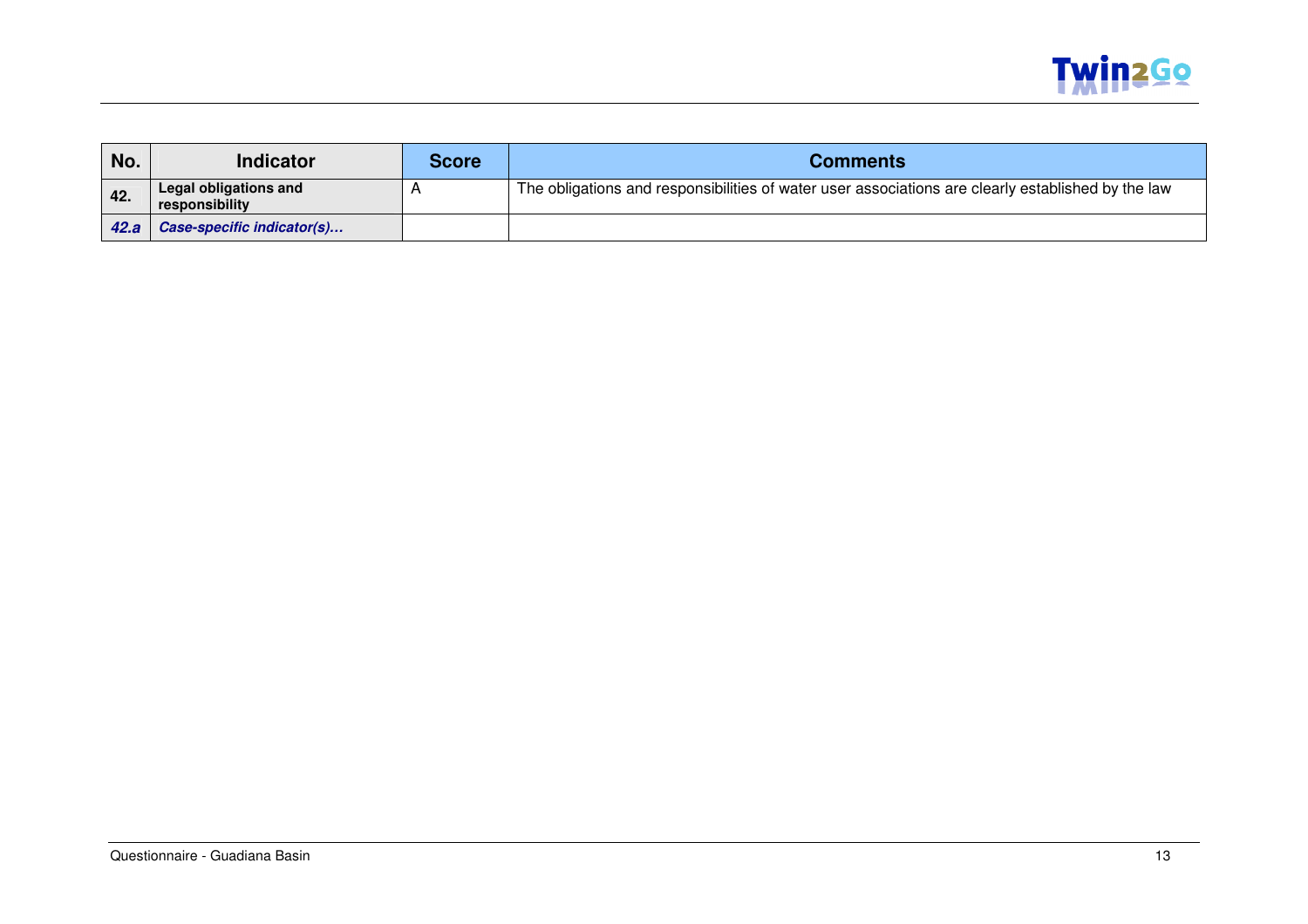

## **B) Context**

| No. | <b>Indicator</b>                                      | <b>Score</b>     | <b>Comments</b>                                                                                                                                                                     |
|-----|-------------------------------------------------------|------------------|-------------------------------------------------------------------------------------------------------------------------------------------------------------------------------------|
|     | I) Societal dimension                                 |                  |                                                                                                                                                                                     |
| 43. | Proportion of the population<br>living in rural areas | 23,3%            | Source: United Nations Population Division (2008): World Urbanization Prospects: The 2007<br>Revision Population Database, http://esa.un.org/unup/<br>Values for 2005               |
| 44. | State of societal development                         | (A): 0,955       | Human Development Index<br>Source: UNDP: Human Development Report, online at http://hdr.undp.org/en/statistics/<br>Values for 2007                                                  |
| 45. | Social sustainability (Gini<br>Index)                 | $(B)$ : 34,7     | Gini Index<br>Source: UNDP: Human Development Report 2009,<br>http://hdr.undp.org/en/media/HDR 2009 EN Complete.pdf - Values were calculated based on<br>data by World Bank (2009d) |
| 46. | Economic sustainability (e.g.<br>GDP)                 | $(A): 27,270$ \$ | GDP per capita (US-\$, PPP-corrected)<br>Source: World Bank, http://siteresources.worldbank.org/ICPINT/Resources/icp-final-tables.pdf<br>Values for 2005                            |
| 47. | <b>Effectiveness of formal</b><br>institutions        | (C): 6, 1        | <b>Corruption Perception Index</b><br>Source: Transparency International,<br>http://www.transparency.org/policy research/surveys indices/cpi/2009/cpi 2009 table<br>Values for 2009 |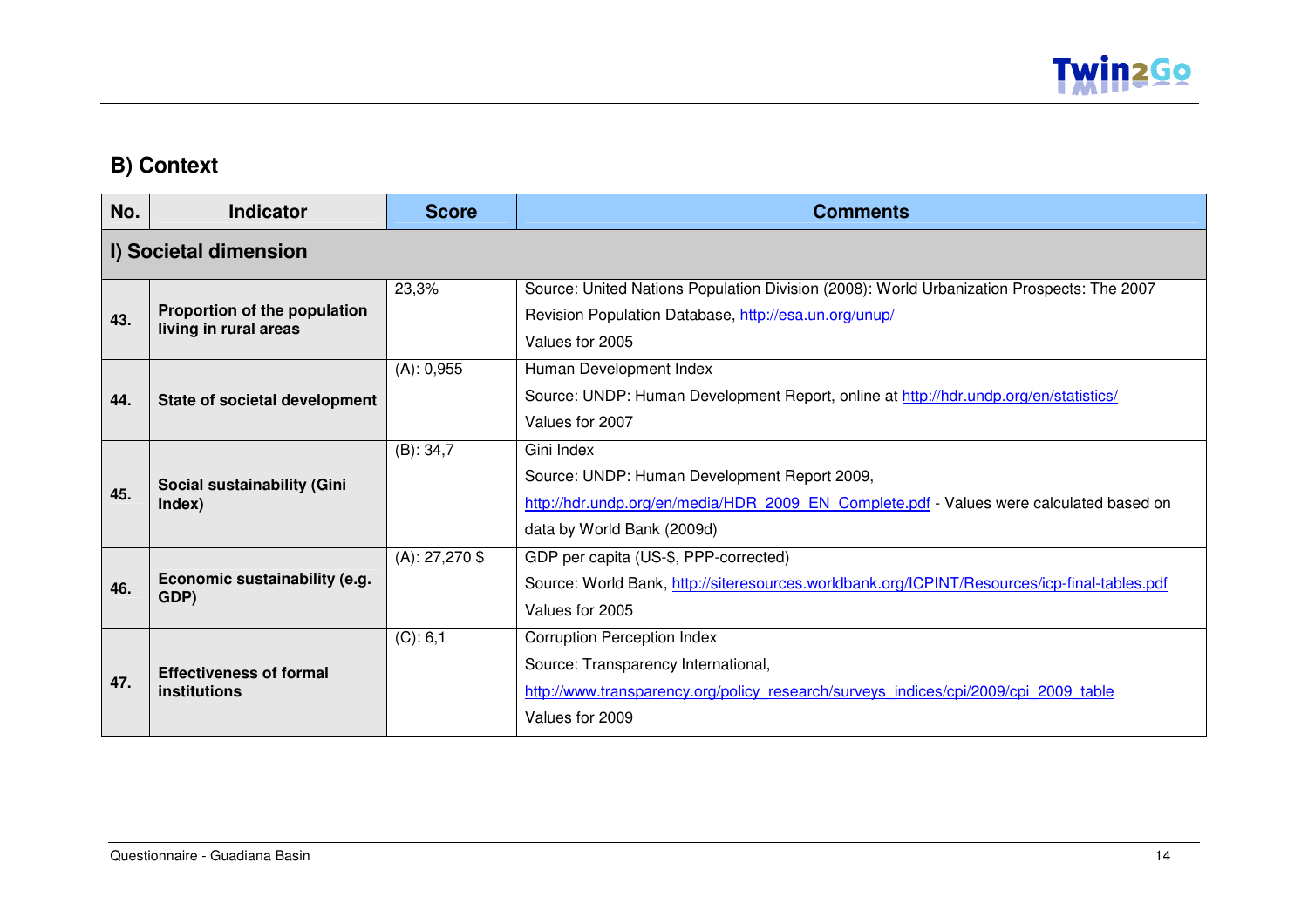

| No.  | <b>Indicator</b>                                                                         | <b>Score</b>  | <b>Comments</b>                                                                                     |  |  |
|------|------------------------------------------------------------------------------------------|---------------|-----------------------------------------------------------------------------------------------------|--|--|
|      | <b>Trustworthiness of economic</b>                                                       | $(A)$ : AAA   | Rating by the rating agency "Standards & Poor                                                       |  |  |
| 48.  | institutional setting - degree                                                           |               | Source: The Guardian (article from 22.05.2009),                                                     |  |  |
|      | of risk for foreign direct                                                               |               | http://www.guardian.co.uk/business/2009/may/22/recession-government-borrowing#zoomed-               |  |  |
|      | investment                                                                               |               | picture                                                                                             |  |  |
|      | Presence of avenues of                                                                   | $(B)$ : 11,00 | Press Freedom Index                                                                                 |  |  |
| 49.  | dissent - press freedom,                                                                 |               | Source: Reporters without Borders, http://www.rsf.org/en-classement1003-2009.html                   |  |  |
|      | freedom of speech                                                                        |               | Values for 2009                                                                                     |  |  |
| 49.a | Case-specific indicator(s)                                                               |               |                                                                                                     |  |  |
|      | II) Good Governance Principles at the national level - legal basis at the national level |               |                                                                                                     |  |  |
|      |                                                                                          | A             | River Basin Authorities have a specific participation entity, whose aim is to consult stakeholders  |  |  |
|      |                                                                                          |               | regarding water management aspects.                                                                 |  |  |
|      | <b>Participatory regarding</b>                                                           |               | RBA are participatory, since the stakeholder themselves create them. River assembly and             |  |  |
| 50.  | decision making in the water<br>sector                                                   |               | different management organisations (e.g. each dam has a management organisation). According         |  |  |
|      |                                                                                          |               | to the WFD (legal basis) participatory and the involvement of stakeholders is explicitly related to |  |  |
|      |                                                                                          |               | planning processes.                                                                                 |  |  |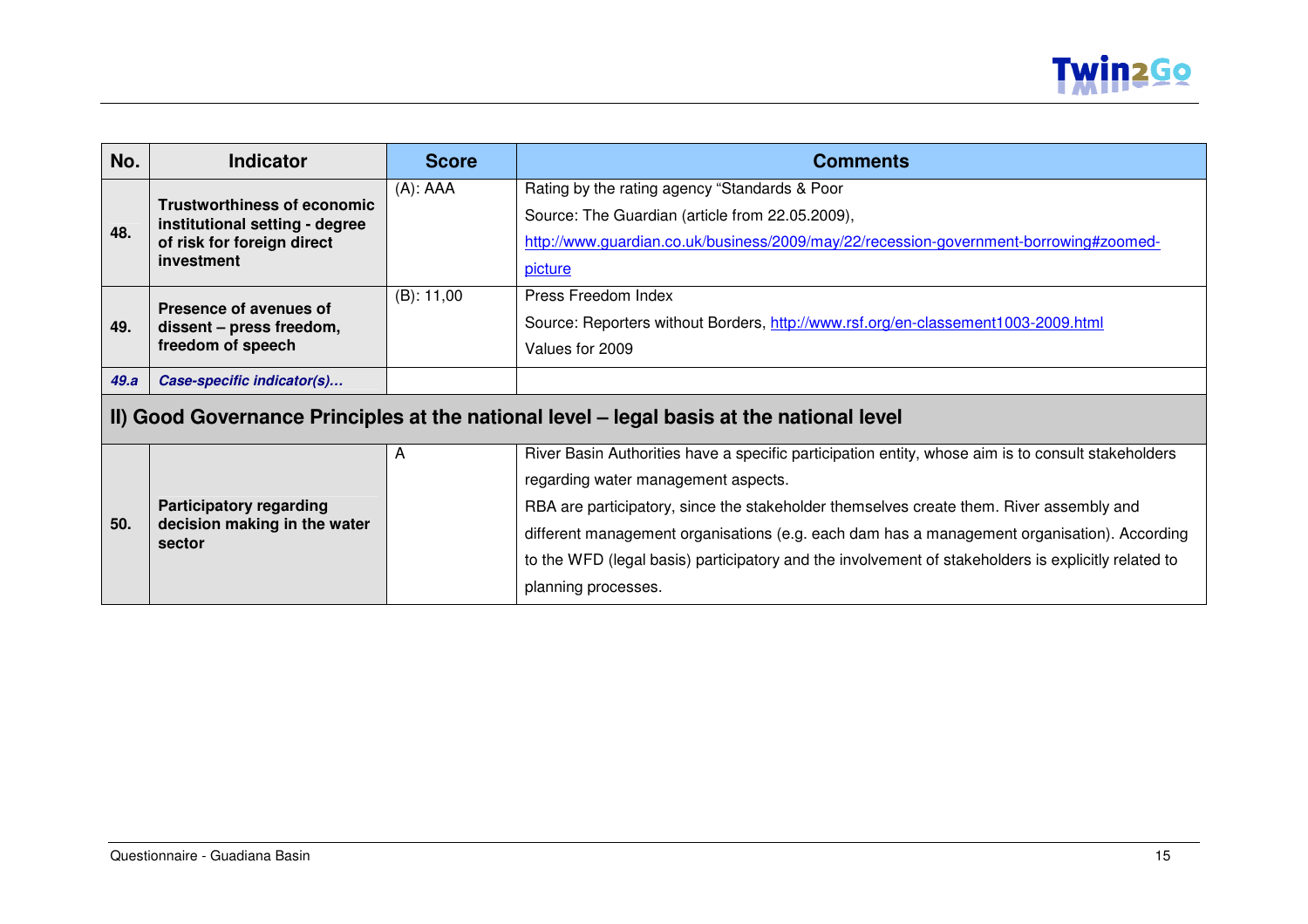

| No.  | <b>Indicator</b>                                 | <b>Score</b> | <b>Comments</b>                                                                                             |  |
|------|--------------------------------------------------|--------------|-------------------------------------------------------------------------------------------------------------|--|
|      |                                                  | B            | Not all relevant data is openly available on the internet. Take for instance the evolution of               |  |
|      |                                                  |              | groundwater levels or groundwater quality.                                                                  |  |
|      |                                                  |              | This is related to the 1985 Water Law where groundwater was decleared as public domain and                  |  |
|      |                                                  |              | water authorities starting to register the allocation. It was and still is difficult to change user rights. |  |
|      | <b>Transparency regarding</b>                    |              | This constitutes an important context factor for the water management in Spain.                             |  |
| 51.  | water allocation                                 |              | Process of groundwater planning and management becomes more important and rights and has                    |  |
|      |                                                  |              | been progressing very well - also according to the protection of the wetlands in the Upper                  |  |
|      |                                                  |              | Guadiana Basin. In terms of water allocations and registrations of water pumping in Spain the               |  |
|      |                                                  |              | Government makes huge effort to put all water rights and allocation in electronic version. 90%              |  |
|      |                                                  |              | should be done.                                                                                             |  |
|      |                                                  | B            | Control over groundwater abstraction is traditionally weak. Steps have been taken recently to               |  |
|      |                                                  |              | improve the situation (water metering devices, remote sensing). The effect of such measures is              |  |
|      | <b>Effectiveness and efficiency</b>              |              | yet to be felt.                                                                                             |  |
| 52.  | regarding decision making in<br>the water sector |              | Groundwater control and monitoring becomes very challenging, not because of a lack of human or              |  |
|      |                                                  |              | finical capacity or willingness of the River Basin Authorities, rather because of governmental              |  |
|      |                                                  |              | economy interest (=corruption, strong agriculture lobby).                                                   |  |
|      |                                                  | A            | For poor people the charges are very low. The average in 20 cent per day for 170 liter per person.          |  |
| 53.  | <b>Equitable and inclusive</b>                   |              |                                                                                                             |  |
|      |                                                  | B            | The law does not explicitly include climate change. There exists a Secretariat for climate change,          |  |
|      | Predictability - with regard to                  |              | whose reports are underpinned by scientific institutions.                                                   |  |
| 54.  | <b>IWRM and climate change</b>                   |              | The water management plans include IWRM principles. The River Basin management include                      |  |
|      |                                                  |              | important section in terms of climate change issues.                                                        |  |
| 54.a | Case-specific indicator(s)                       |              |                                                                                                             |  |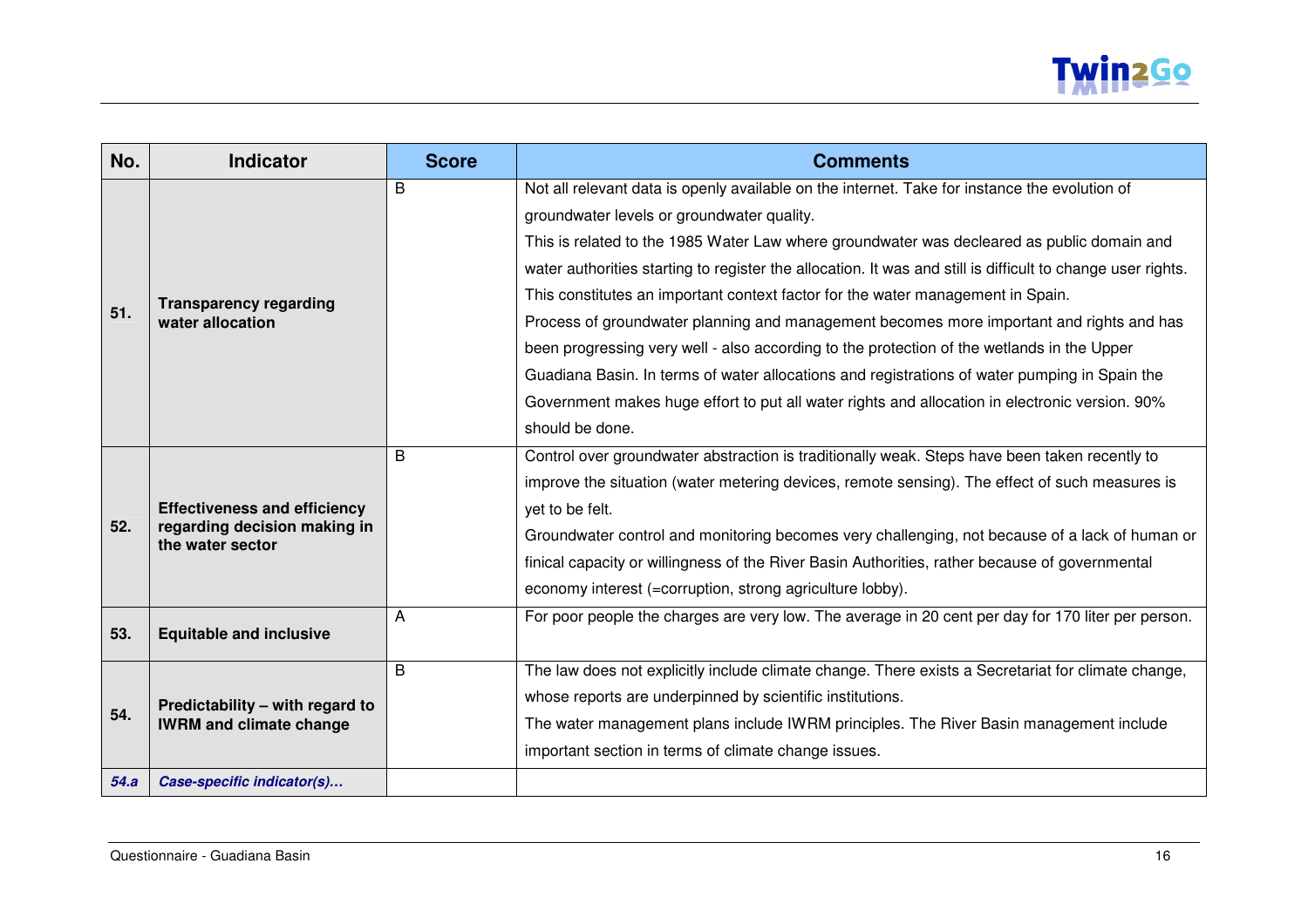

| No.                          | <b>Indicator</b>                                                 | <b>Score</b>                  | <b>Comments</b>                                                                                    |  |
|------------------------------|------------------------------------------------------------------|-------------------------------|----------------------------------------------------------------------------------------------------|--|
| III) Environmental dimension |                                                                  |                               |                                                                                                    |  |
|                              |                                                                  | Csa                           | Source: Kottek, M., J. Grieser, C. Beck, B. Rudolf, and F. Rubel (2006), http://koeppen-geiger.vu- |  |
|                              | Köppen-Geiger climate                                            |                               | wien.ac.at/present.htm#maps                                                                        |  |
| 55.                          | classification (river basin)                                     |                               | For period from 1951 to 2000                                                                       |  |
|                              |                                                                  |                               | Values are ordered from the source to the mouth                                                    |  |
|                              |                                                                  | $(SA): 0,6-0$                 | Source: GWSP Digital Water Atlas (2008), GWSP Digital Water Atlas (2008),                          |  |
|                              |                                                                  |                               | http://atlas.gwsp.org/index.php?option=com wrapper&Itemid=53                                       |  |
| 56.                          | <b>Climate Moisture Index</b>                                    |                               | &id desc=98&itemId desc=63&id ds=146&itemId ds=52                                                  |  |
|                              |                                                                  |                               | &header=Climate%20Moisture%20Index&site=b1 cmi anWSAG1 0                                           |  |
|                              |                                                                  | $(A)$ : low and $(B)$ :       | Source: GWSP atlas (2008), http://atlas.gwsp.org/index.php?option=com_wrapper&Itemid=53            |  |
| 57.                          | <b>Climate Moisture Index</b><br><b>Coefficient of Variation</b> | moderate                      | &id desc=126&itemId desc=63&id ds=171&itemId ds=52&header=Coefficient%20of%20                      |  |
|                              |                                                                  |                               | Variation%20for%20Climate%20Moisture%20Index&site=b2 cmi annual cv                                 |  |
|                              |                                                                  | $(D): 2,710m^3/yr$            | Source: UNESCO, UN World Water Development Report, http://www.greenfacts.org/en/water-             |  |
| 58.                          | Per Capita Equivalent of                                         |                               | resources/figtableboxes/3.htm                                                                      |  |
|                              | <b>TARWA</b>                                                     |                               | Values for 2005                                                                                    |  |
|                              | Average water availability at                                    | $(C)-(B)$ : 25-400            | Source: University of Kassel, WaterGAP 2.0, http://www.env-                                        |  |
| 59.                          | the river basin level (1995)                                     | mm/yr                         | edu.gr/Documents/World%20Water%20in%202025.pdf                                                     |  |
|                              | Annual renewable water                                           | $(B): 1,700-$                 | Source: World Resources Institute, EarthTrends 2001,                                               |  |
| 60.                          | supply per person by river<br>basin (1995)                       | 4,000m <sup>3</sup> /pers./yr | http://earthtrends.wri.org/pdf library/maps/2-4 m WaterSupply1995.pdf                              |  |
|                              | Projected annual renewable                                       | $(B): 1,700-$                 | Source: World Resources Institute, EarthTrends 2001,                                               |  |
| 61.                          | water supply per person by<br>river basin (2025)                 | 4,000m <sup>3</sup> /pers./yr | http://earthtrends.wri.org/pdf library/maps/2-4 m WaterSupply1995.pdf                              |  |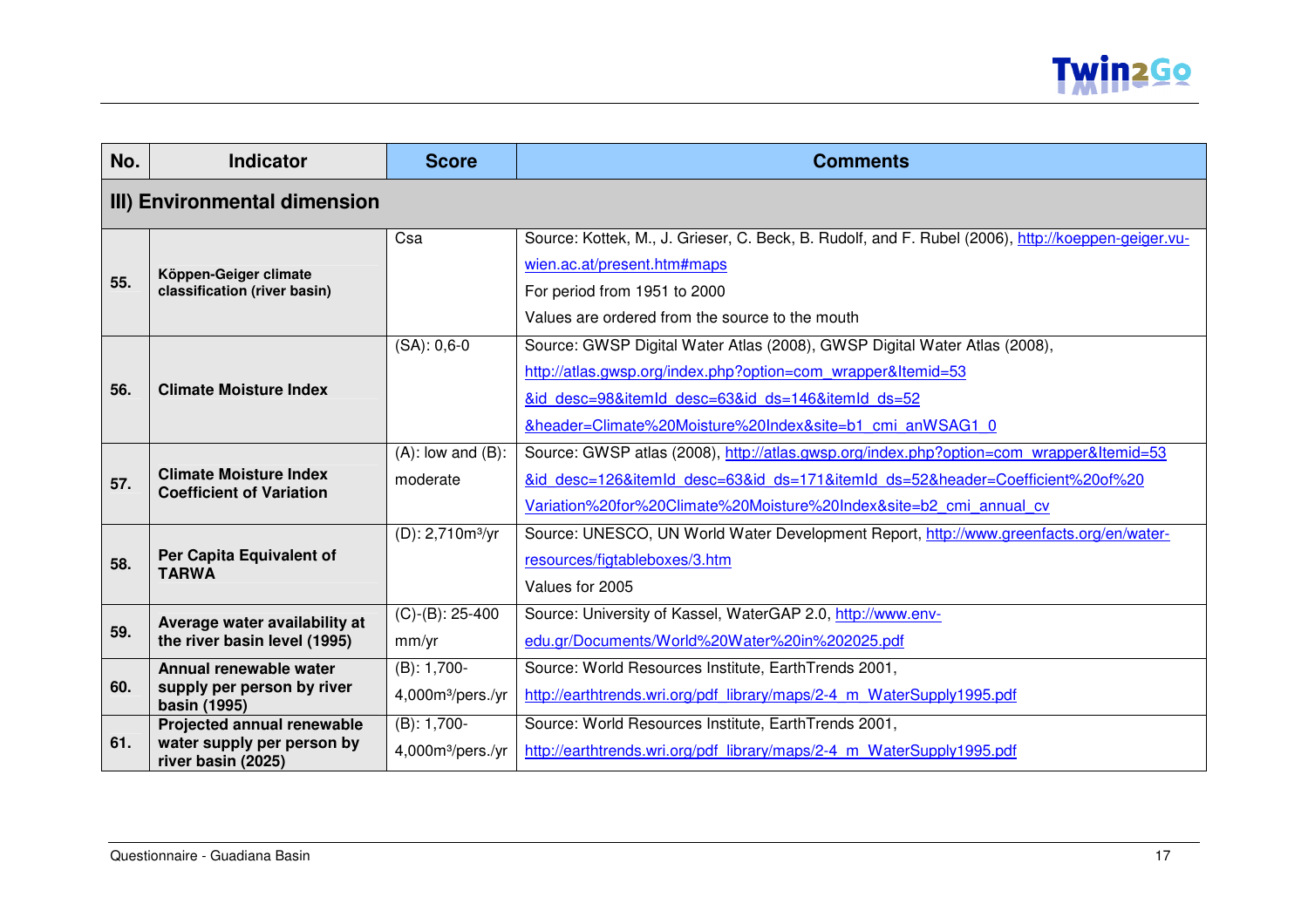

| No.  | <b>Indicator</b>                                          | <b>Score</b>        | Comments                                                                                        |
|------|-----------------------------------------------------------|---------------------|-------------------------------------------------------------------------------------------------|
|      |                                                           | $(C)$ : medium      | Source: UNESCO, World Water Development Report II, http://wwdrii.sr.unh.edu/download.html       |
| 62.  | <b>Relative Water Stress Index</b>                        | $0,4-1$ and $(D)$ : | The illustration (I4) has bad quality. Please check if the judgement is appropriate.            |
|      |                                                           | high $>1$           |                                                                                                 |
|      |                                                           | (B): medium low     | Source: Oxford Centre for Water Research (OCWR), 2008-2010,                                     |
| 63.  | <b>Climate Vulnerability Index</b>                        | 28-35,9             | http://ocwr.ouce.ox.ac.uk/research/wmpg/cvi/                                                    |
|      | Degree to which water quality                             | B)                  | Some parts of the aquifer are not fulfilling the standards of the WFD; In some areas nitrate    |
| 64.  | status restricts usability of                             |                     | pollution is major concern due to agriculture                                                   |
|      | users' types                                              |                     | Waste from urban pollution coming into the wetlands and into the sinkholes (aquifers)           |
| 65.  | <b>Extent of flow and channel</b><br>modification         | C)                  | Channel the rivers, artificial wetlands (dried up), dams (upstream)                             |
|      |                                                           | C)                  | Rivers and wetlands no longer exists, flora and fauna changes or disappeared due to pumping for |
| 66.  | Impact of land-use changes<br>on hydrological processes   |                     | irrigation. Upstream dams condition the flow of inflowing rivers (Guadiana, Azuer), and hence   |
|      |                                                           |                     | aquifer recharge processes.                                                                     |
|      | Uncertainty associated to                                 | $(E)$ : 0,00-0,20   | Source: Illustration from MAGICC-SCENGEN tool at the end of the guidance document               |
| 67.  | climate change predictions<br>regarding precipitation for | (Spain 0,05)        |                                                                                                 |
|      | the basin                                                 |                     |                                                                                                 |
| 67.a | Case-specific indicator(s)                                |                     |                                                                                                 |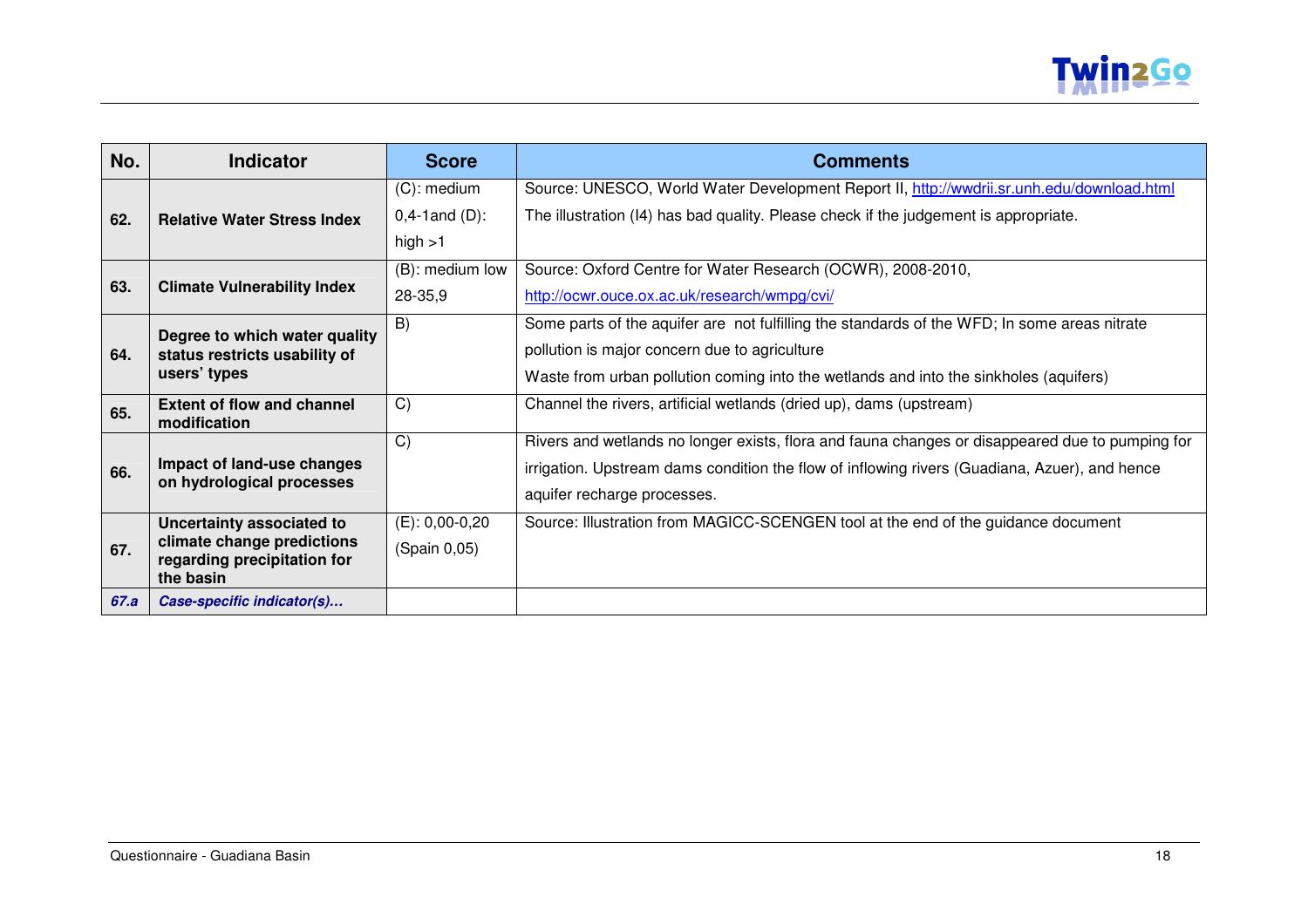

# **C) Performance**

| No.                              | <b>Indicator</b>                                                                             | <b>Score</b>                                 | <b>Comments</b>                                                                                                                                                      |
|----------------------------------|----------------------------------------------------------------------------------------------|----------------------------------------------|----------------------------------------------------------------------------------------------------------------------------------------------------------------------|
| I) Progress towards stated Goals |                                                                                              |                                              |                                                                                                                                                                      |
| 68.                              | Progress towards sustainable<br>access to safe drinking water<br>(MDG drinking water target) | $(A)$ : on track                             | Source: WHO & UNICEF (2008), Progress on Drinking Water and Sanitation: Special Focus on<br>Sanitation, http://www.wssinfo.org/en/40 MDG2008.html<br>Values for 2006 |
| 69.                              | Proportion of population with<br>access to improved drinking<br>water                        | $(A)$ : 100%<br>total; $(A)$ :<br>100% rural | Source: UN statistics of MDG progress, http://mdgs.un.org/unsd/mdg/Data.aspx<br>Values for 2006                                                                      |
| 70.                              | Proportion of rural population<br>with access to improved<br>drinking water                  | (B): 91-99%<br>total; (B): 91-<br>99% rural  | Source: UN statistics of MDG progress, http://mdgs.un.org/unsd/mdg/Data.aspx<br>Values for 2006                                                                      |
| 71.                              | Progress towards sustainable<br>access to basic sanitation<br>(MDG sanitation target)        | $(A)$ : on track                             | Source: WHO & UNICEF (2008), Progress on Drinking Water and Sanitation: Special Focus on<br>Sanitation, http://www.wssinfo.org/en/40 MDG2008.html<br>Values for 2006 |
| 72.                              | Proportion of population with<br>access to improved sanitation<br>facilities                 | $(A)$ : 100%<br>total; $(A)$ :<br>100% rural | Source: UN statistics of MDG progress, http://mdgs.un.org/unsd/mdg/Data.aspx<br>Values for 2006                                                                      |
| 73.                              | Proportion of rural population<br>with access to improved<br>sanitation facilities           | (B): 91-99%<br>total; (B): 91-<br>99% rural  | Source: UN statistics of MDG progress, http://mdgs.un.org/unsd/mdg/Data.aspx<br>Values for 2006                                                                      |
| 73.a                             | Case-specific indicator(s)                                                                   |                                              |                                                                                                                                                                      |
|                                  |                                                                                              |                                              |                                                                                                                                                                      |

#### **II) Good governance principles as indicators for the process dimension**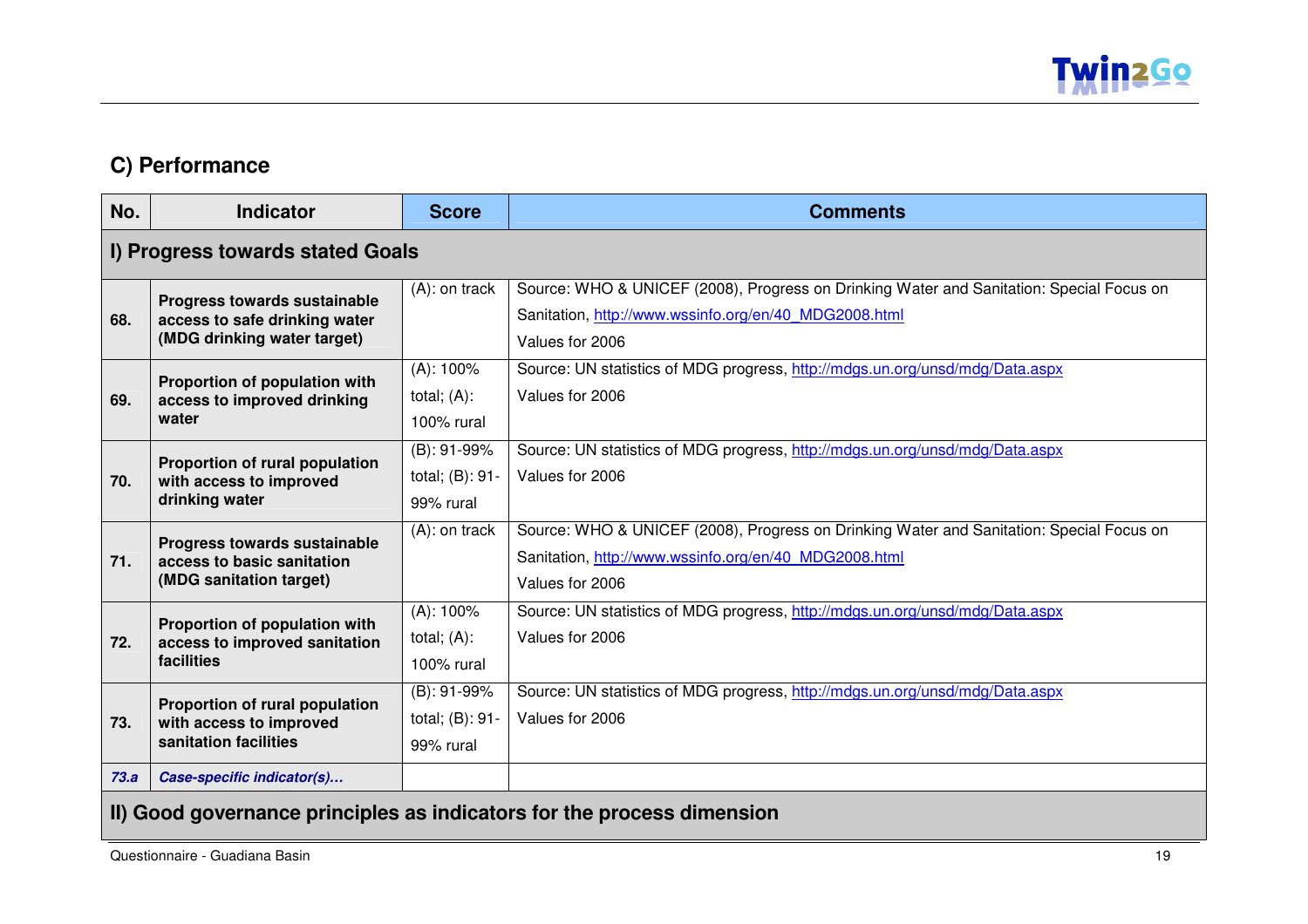

| No. | <b>Indicator</b>                                                                        | <b>Score</b> | <b>Comments</b>                                                                                                                                                                                                                                                                                                                                                                                                                                                                                                  |
|-----|-----------------------------------------------------------------------------------------|--------------|------------------------------------------------------------------------------------------------------------------------------------------------------------------------------------------------------------------------------------------------------------------------------------------------------------------------------------------------------------------------------------------------------------------------------------------------------------------------------------------------------------------|
| 74. | <b>Participatory regarding</b><br>decision making in the water<br>sector                | $B+$         | Formally the Water basin Authority has to consider participation (consultation level) in decision<br>processes; The results of the consultation are not binding. However, since relatively recent times<br>the WA is willing to negotiate (as opposed to consult), because they know that long-term<br>management goals can only be met if all actors are on side.<br>Post-processing comment: The score was changed from "A/B" to B+, because an "A" should only<br>be given if this judgement is really clear. |
| 75. | <b>Transparency regarding water</b><br>allocation                                       | A            | On paper it is clear how much water users (irrigators) are allocated, but people can exceed their<br>allocated pumping quota because there is still little control.                                                                                                                                                                                                                                                                                                                                              |
| 76. | <b>Effectiveness and efficiency</b><br>regarding decision making in<br>the water sector | B            | Basic goals like supplying water to the population is achieved, health standards;<br>But regarding the recovery of the aquifers goals have not been achieved. It depends on the goals<br>(broad description of several issues of interest)<br>Post-processing comment: The score was changed from "A; but also C)" to "B", because according<br>to the comment, most goals are achieved, but at the expense of ecological goals $\Rightarrow$ not efficient.                                                     |
| 77. | <b>Equitable and inclusive</b>                                                          | A            |                                                                                                                                                                                                                                                                                                                                                                                                                                                                                                                  |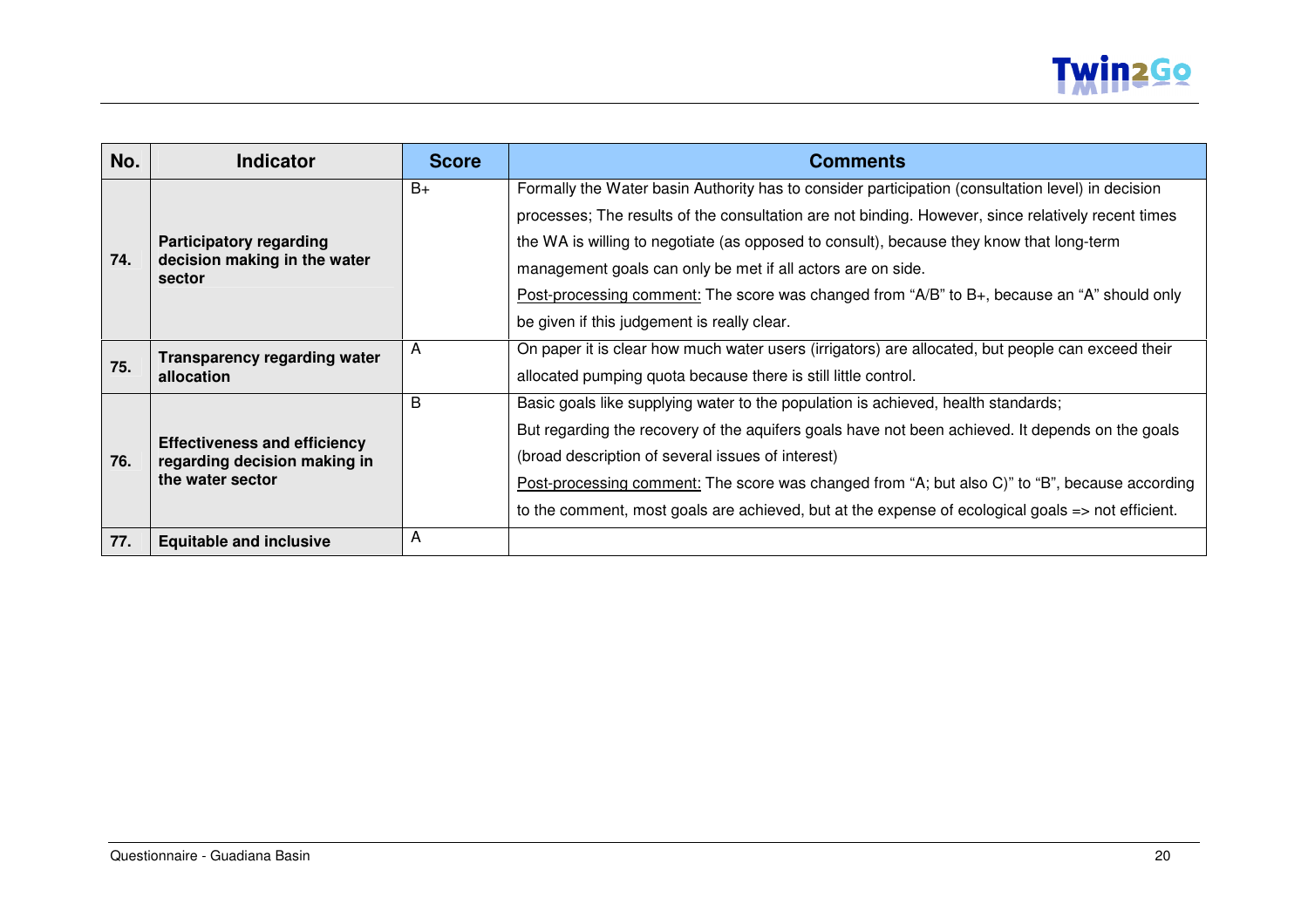

| No.  | <b>Indicator</b>                                                  | <b>Score</b> | <b>Comments</b>                                                                                                                                                                                                                                                                                                                                                                                                                                                                                                                                                                                                                                                                                                                                                                                                                                                                                                                                                                                                                                                                                                                                                        |  |  |
|------|-------------------------------------------------------------------|--------------|------------------------------------------------------------------------------------------------------------------------------------------------------------------------------------------------------------------------------------------------------------------------------------------------------------------------------------------------------------------------------------------------------------------------------------------------------------------------------------------------------------------------------------------------------------------------------------------------------------------------------------------------------------------------------------------------------------------------------------------------------------------------------------------------------------------------------------------------------------------------------------------------------------------------------------------------------------------------------------------------------------------------------------------------------------------------------------------------------------------------------------------------------------------------|--|--|
| 78.  | Predictability - with regard to<br><b>IWRM and climate change</b> | B            | (Question addressed two issues - should perhaps be separated into two questions). The Special<br>Plan deals with several aspects of the problem (ecological, economic, social) but makes limited<br>provisions in terms of climate change. This is because CC is not perceived as the most pressing<br>issue in the Guadiana basin. Issues such as the reforms of the Common Agricultural Policy<br>(particularly regarding the wine industry) could have a much more significant impact the long-term<br>climate variations.<br>Besides, climate change estimates suggest that summers are likely to get warmer with less rain,<br>while winter periods will be wetter, Since recharge basically takes place in winter, climate change<br>may actually help recover the wetlands quicker. A potential downside to this argument is the fact<br>that crop water needs may also increase due to increased evapotranspiration. By how much is yet<br>to be assessed.<br>Post-processing comment: The score was changed from "A (IWRM) and C (CC)" to "B", because if<br>the two policy fields are regarded together, the medium of "all/most" and "few/no" is "several". |  |  |
| 78.a | Case-specific indicator(s)                                        |              |                                                                                                                                                                                                                                                                                                                                                                                                                                                                                                                                                                                                                                                                                                                                                                                                                                                                                                                                                                                                                                                                                                                                                                        |  |  |
|      | III) Stakeholder participation                                    |              |                                                                                                                                                                                                                                                                                                                                                                                                                                                                                                                                                                                                                                                                                                                                                                                                                                                                                                                                                                                                                                                                                                                                                                        |  |  |
| 79.  | Deliberative engagement<br>opportunities                          | A            | Not particularly important before the year 2000. Now these are provided in different consultation<br>processes. RBA are the only participatory institutions (political process).                                                                                                                                                                                                                                                                                                                                                                                                                                                                                                                                                                                                                                                                                                                                                                                                                                                                                                                                                                                       |  |  |
| 80.  | Inclusiveness of stakeholder<br>participation                     | A            | Some actors have a stronger voice or influence since they're potentially more vulnerable (farmers).<br>Farmer lobbies have a strong presence in the regional political scene.                                                                                                                                                                                                                                                                                                                                                                                                                                                                                                                                                                                                                                                                                                                                                                                                                                                                                                                                                                                          |  |  |
| 80.a | Case-specific indicator(s)                                        |              |                                                                                                                                                                                                                                                                                                                                                                                                                                                                                                                                                                                                                                                                                                                                                                                                                                                                                                                                                                                                                                                                                                                                                                        |  |  |
|      | IV) Response to climate change                                    |              |                                                                                                                                                                                                                                                                                                                                                                                                                                                                                                                                                                                                                                                                                                                                                                                                                                                                                                                                                                                                                                                                                                                                                                        |  |  |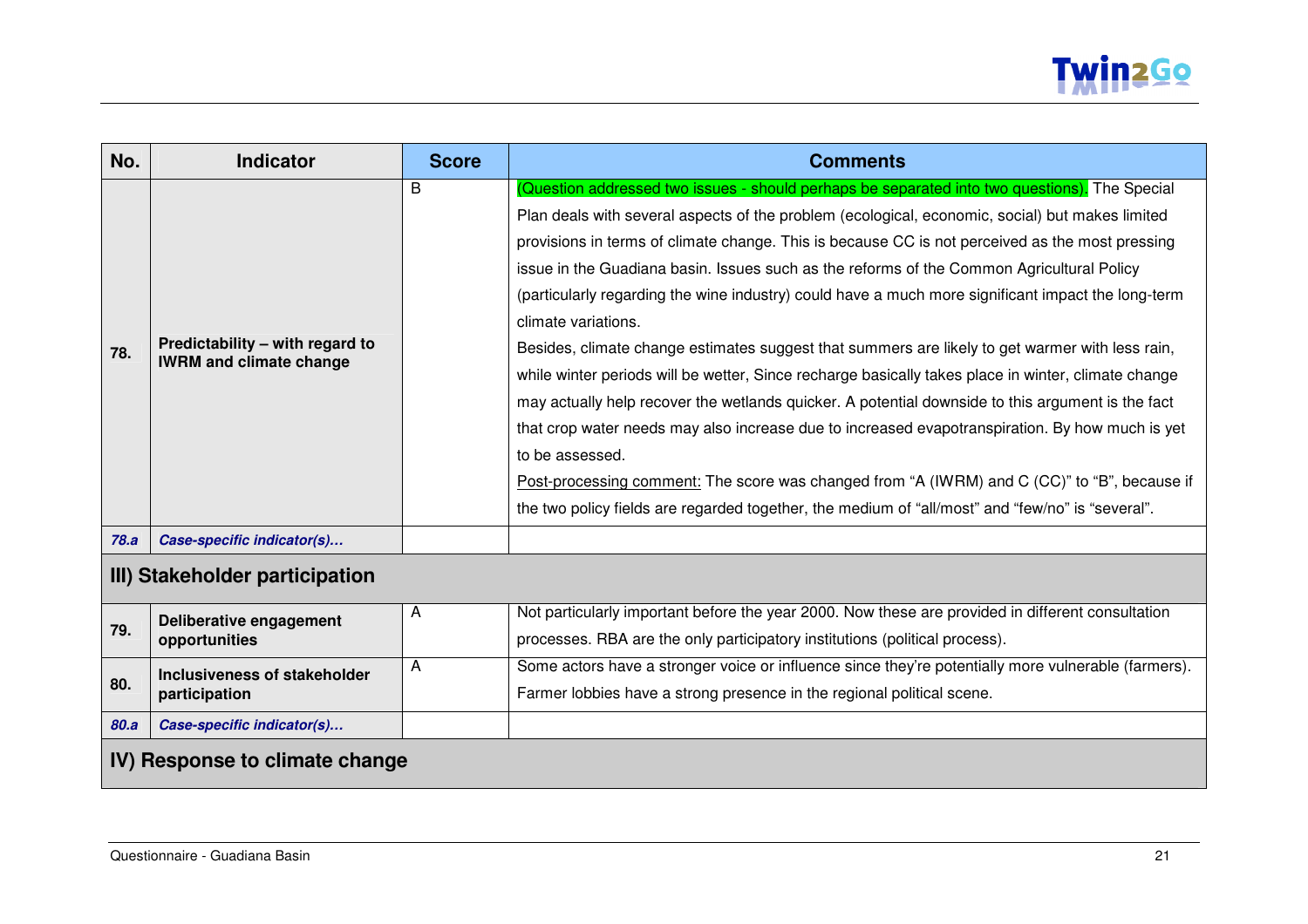

| No.         | <b>Indicator</b>                                                                                                                     | <b>Score</b> | <b>Comments</b>                                                                                                                                                                                                                                                                       |
|-------------|--------------------------------------------------------------------------------------------------------------------------------------|--------------|---------------------------------------------------------------------------------------------------------------------------------------------------------------------------------------------------------------------------------------------------------------------------------------|
| 81.         | <b>Strategy for adaptation to</b><br>climate change in the water<br>sector                                                           | B            | An adaptation strategy is being worked out at the national level. It is not yet transferred/only party<br>transferred to basin level                                                                                                                                                  |
| 82.         | <b>Availability of specific</b><br>knowledge enabling adaptation                                                                     | B            | Arguably, all these are included in different reports by the Secretariat for Climate Change (source).<br>Post-processing comment: The score was changed from "B, C, D" to "B", because if all three kinds<br>of knowledge are available, the highest level should be chosen as score. |
| 83.         | Awareness of water managers<br>regarding adaptation to climate<br>change                                                             | A            | An awareness exists. However, as explained earlier other major concerns are often given priority.<br>CC is not perceived as the key factor for change.                                                                                                                                |
| 84.         | <b>Coordinated implementation</b><br>process regarding adaptation<br>to climate change: Program /<br>Plan of activities and measures | A            | Adaptation strategy at the national level, it is not yet transferred/only party transferred to basin level                                                                                                                                                                            |
| 85.         | <b>Operational activities</b><br>(measures)                                                                                          | C            | Comprehensive measures are not yet implemented at basin level                                                                                                                                                                                                                         |
| 86.         | Ways to deal with climate<br>variability (floods and<br>droughts)                                                                    | A            | Early warning systems to deal with droughts. Action protocols for dealing with floods and droughts.                                                                                                                                                                                   |
| <b>86.a</b> | Case-specific indicator(s)                                                                                                           |              |                                                                                                                                                                                                                                                                                       |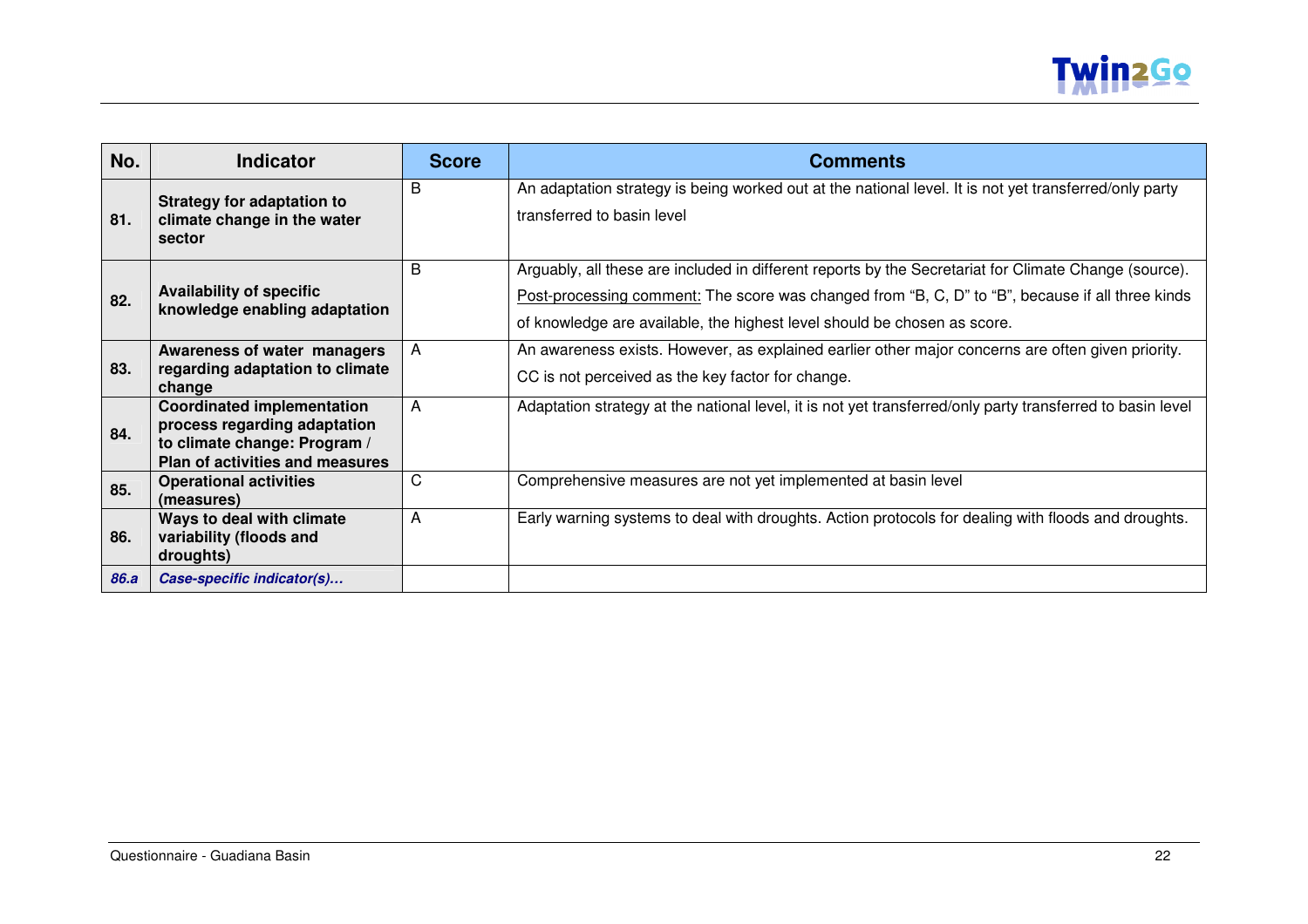

# **Additional case-specific indicators**

Please briefly define all case-specific indicators, which you have added, in the following table.

| No. | <b>Indicator</b>                           | <b>Definition</b>                                                                                  | <b>Hypothesis/statement</b><br>on relationship | <b>Scoring</b><br>scheme | How to assign scores (i.e.<br>which indicators/ on which<br>basis are scores allocated)                                      | <b>Comment on data</b><br>source |
|-----|--------------------------------------------|----------------------------------------------------------------------------------------------------|------------------------------------------------|--------------------------|------------------------------------------------------------------------------------------------------------------------------|----------------------------------|
|     | <b>Case-specific</b><br>indicator 1        | Groundwater-Surface<br>conjunctive management                                                      |                                                | - A                      | (A)                                                                                                                          |                                  |
|     | <b>Case-specific</b><br>indicator 2        | Transparency of the linkages<br>between water use<br>(quantity) and economic<br>activities (value) |                                                | - A                      | (A)                                                                                                                          |                                  |
|     | <b>Case-specific</b><br>indicator 3        | To what extend are measures<br>on paper applied in practice?                                       |                                                | - A                      | (A) Legislation in place is<br>fulfilled in practice on basin<br>scale<br>Is partly fulfilled<br>(B)<br>(C) Is not fulfilled |                                  |
|     | <b>Case-specific</b><br><b>Indicator 4</b> |                                                                                                    |                                                | - A                      | (A)                                                                                                                          |                                  |
|     | <b>Case-specific</b><br><b>Indicator 5</b> |                                                                                                    |                                                | - A                      | (A)                                                                                                                          |                                  |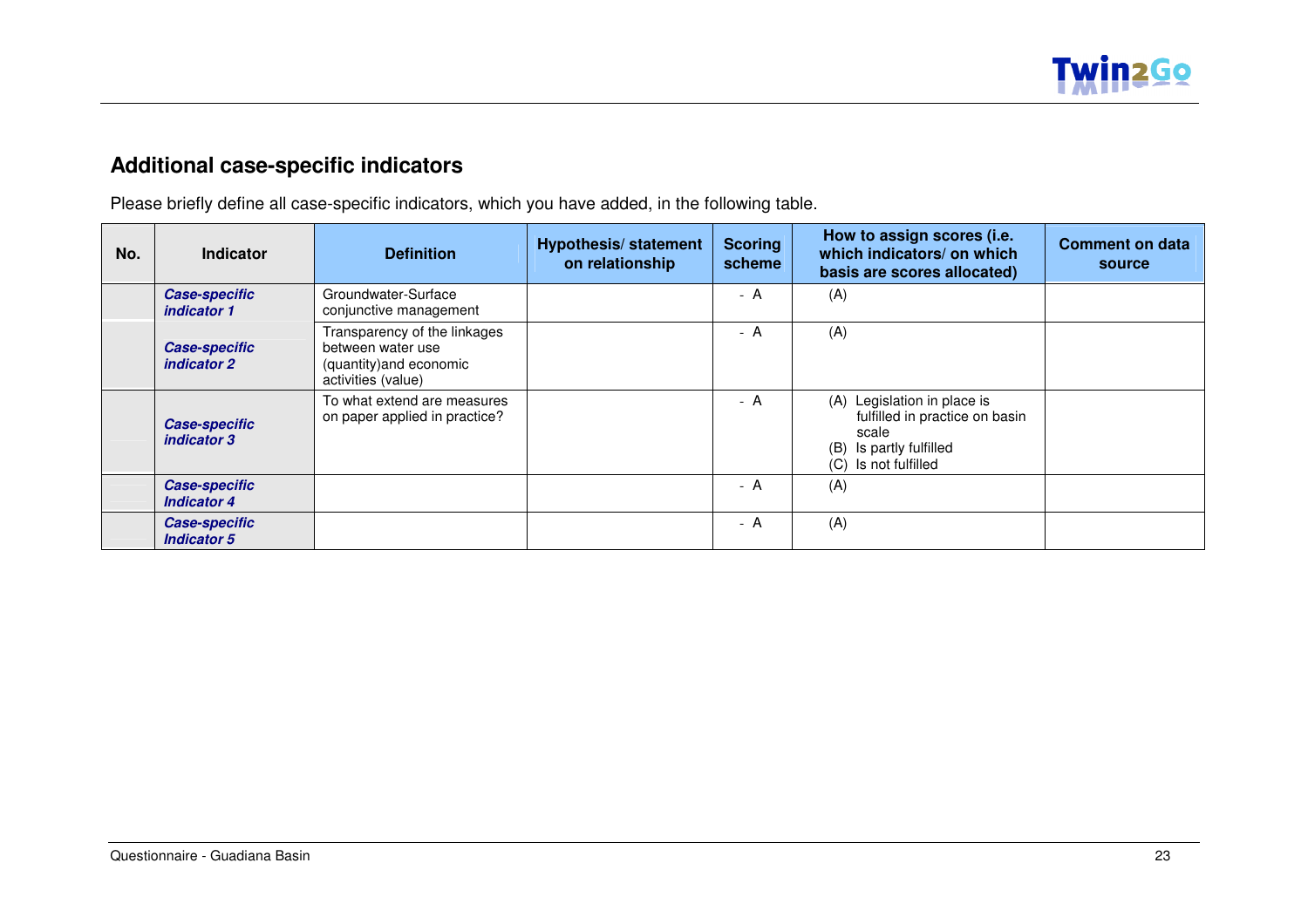

#### **Addendum - Context**

| No.        | <b>Indicator</b>         | <b>Score</b> | <b>Comments</b>                                                                                               |
|------------|--------------------------|--------------|---------------------------------------------------------------------------------------------------------------|
|            | I) Basin Characteristics |              |                                                                                                               |
| <b>67a</b> |                          | 16.000 $km2$ | Guadiana Basin: 67,133 km <sup>2</sup>                                                                        |
|            | <b>Sub-Basin Size</b>    | (Upper       |                                                                                                               |
|            |                          | Guadiana)    |                                                                                                               |
| 67b        |                          | Yes          | Spain and Portugal                                                                                            |
|            | <b>Transboundary</b>     |              | 81.9% of its basin is in Spain (55,513 km <sup>2</sup> ), and 17.1% is in Portugal (11,620 km <sup>2</sup> ). |

### **Addendum - Performance**

| No. | <b>Indicator</b>                                    | <b>Score</b> | <b>Comments</b>                                                                                                                                                                             |  |  |
|-----|-----------------------------------------------------|--------------|---------------------------------------------------------------------------------------------------------------------------------------------------------------------------------------------|--|--|
|     | I) Environmental sustainability                     |              |                                                                                                                                                                                             |  |  |
|     | a) State of the water resources and the environment |              |                                                                                                                                                                                             |  |  |
| 87  | <b>Aquatic biodiversity</b>                         | D            | Since most of the wetlands and rivers are not available or existing during most time of the year<br>(especially during the hot summer month) the original native fish species are not there |  |  |
| 88  | Invasive exotic species                             | в            | No (expert) information available for the Upper Guadiana. The middle and lower part of the<br>Guadiana have some problems.                                                                  |  |  |
| 89  | Surface and groundwater<br>quality                  | C            | Now the river starts to receive water from the treatment plans. But no freshwater is going into the<br>wetland – no interaction between groundwater, surface water and the wetland systems  |  |  |